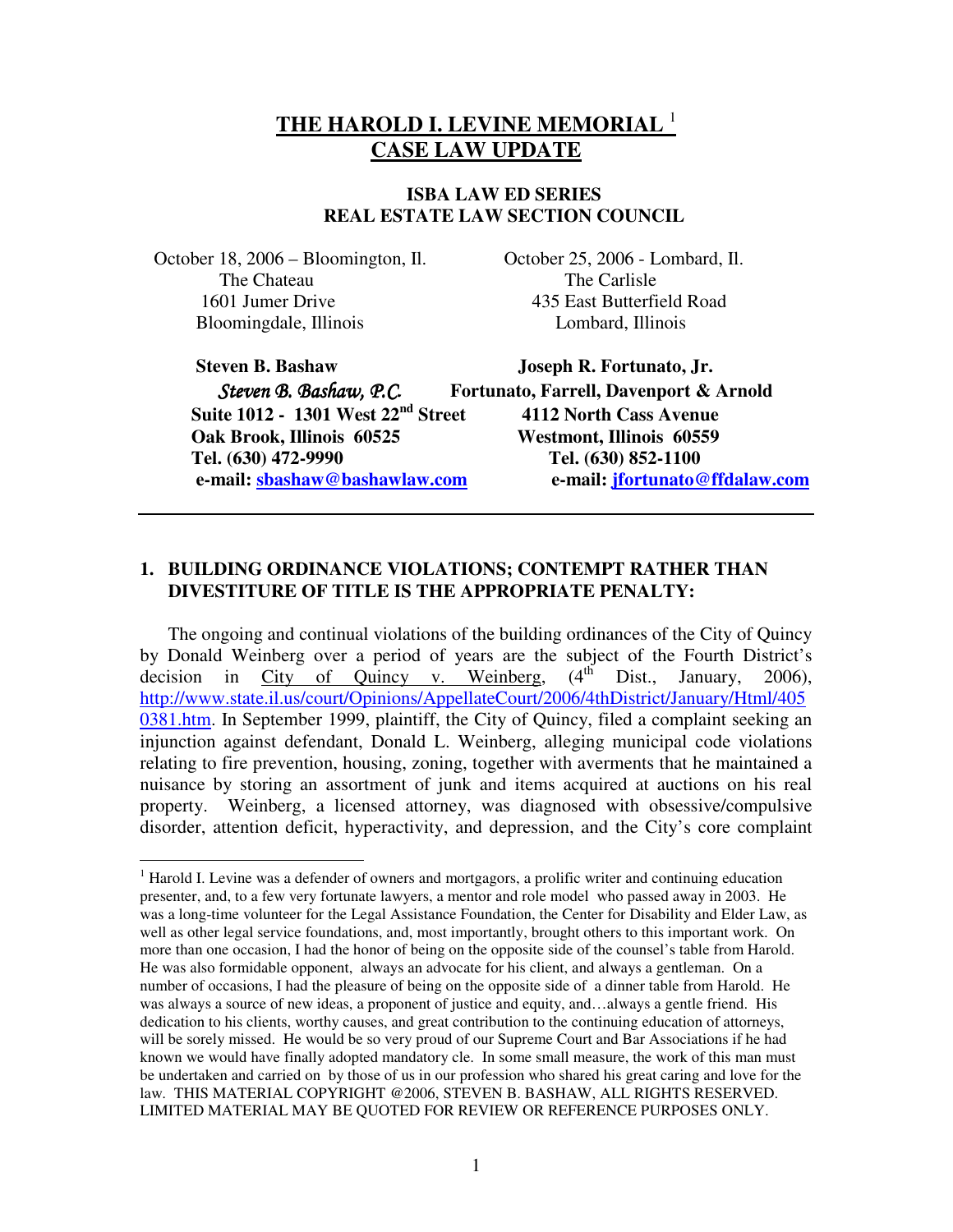was that his residential property was actually serving as a warehouse or storage facility. In October 1999, the trial court entered a default judgment. After years of monitoring defendant's compliance with its orders, during which Weinberg would, at times, make substantial progress towards compliance only to relapse into further accumulations of yard waste and rubbish which would then overflow to his vehicles parked on the adjacent streets, the court found Weinberg in indirect criminal and civil contempt in October 2004. In April 2005, as the ultimate sanction for his contempt, the court required defendant to divest himself of title to the real estate.

The Appellate Court's decision devotes a good deal of consideration to the issues raised in the trial court below relating to the default judgment entered against Weinberg, his motions for substitution of judge, and indirect criminal and civil contempt, but it is the analysis of the order requiring that he divest himself of the title to the property as a result that is perhaps most noteworthy. Recognizing that while the over the years the accumulation of rubbish and debris on Weinberg's property may have desensitized the trial court, the Fourth District states that "One man's garbage may be another man's treasure, and orders to remove items should clearly point out the reasons for doing so, i.e., to lessen the risks to public health and safety, to allow reasonable access to emergency personnel, or to abate a hazardous or dangerous condition." When, after following many different avenues of sanctions against Weinberg, the trial court finally warned him that his ownership of the property could be in jeopardy and then entered an order directing him to divest himself of the property, this was a matter that would be "carefully scrutinized by any appellate court" and would amount to a "drastic" and "radical" sanction. While the Appellate Court "sympathized" with the trial court's efforts to force defendant's compliance, and even complimented it on its attempt to find professional help for his medical problems, "the forced sale of a citizen's home is the ultimate in judicial sanctions". A court's an inherent power to punish for contempt is essential to maintain its authority, but its use must be tempered: "The inherent power of contempt is a powerful one; it is not to be used lightly nor when other adequate remedies are available; if it is used, it must conform strictly to the dictates of the law." The takings clauses of the United States and Illinois Constitutions prohibit government taking the private property of its citizens without just compensation. The United States Supreme Court has stated that "'in selecting contempt sanctions, a court is obliged to use the "least possible power adequate to the end proposed."'" Spallone v. United States, 493 U.S. 265, 276, 107 L. Ed. 2d 644, 656, 110 S. Ct. 625, 632 (1990), quoting United States v. City of Yonkers, 856 F.2d 444, 454 (2nd Cir. 1988), quoting Anderson v. Dunn, 19 U.S. (6 Wheat.) 204, 231, 5 L. Ed. 242, 248 (1821). The court was of the belief that jail time and monetary fines had been inadequate sanctions for defendant. However, the Court failed to see how judicial eviction was the "least possible power" adequate to the proposed end. A review of the record does not indicate continued removal by plaintiff of defendant's "illegal" property at defendant's cost could not achieve the necessary result."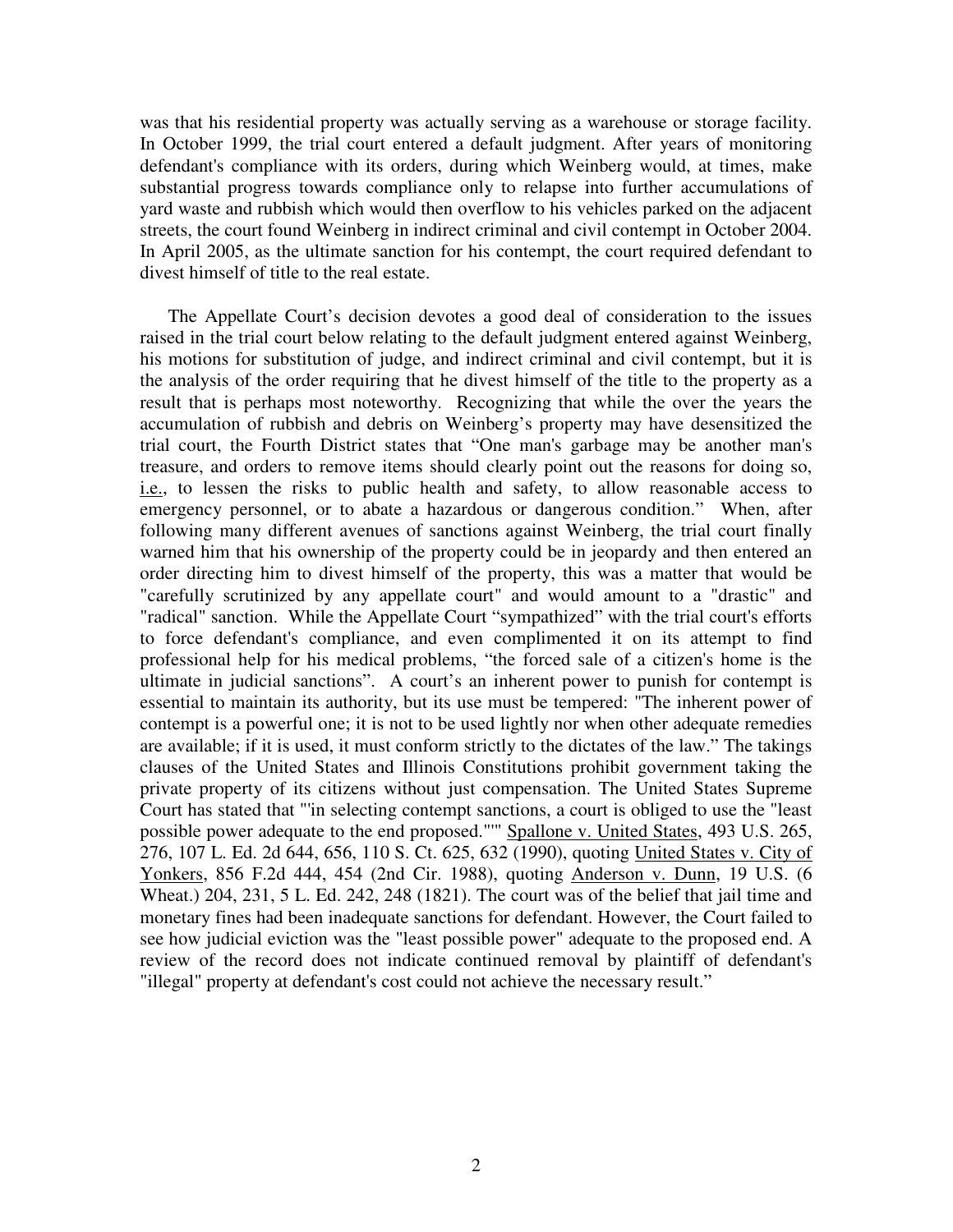#### **2. EMINENT DOMAIN; PRIVATE ROADWAYS, EASEMENTS AND PUBLIC USE PROVISIONS OF HIGHWAY CODE:**

The City of Des Plaines sought a declaration in the Circuit Court of Cook County that a private road had become a public highway by prescription pursuant to the 15-year public use provision of section 2-202 of the Illinois Highway Code (605 ILCS 5/202) in City of Des Plaines v. Redella, March 2006), http://www.state.il.us/court/Opinions/AppellateCourt/2006/2ndDistrict/March/Html/1051 301.htm, The trial court granted Summary Judgment in favor of the City and the Appellate Court for the First District reversed and remanded. This opinion contains an interesting analysis of the manner in which a private roadway can become a public highway; i.e., by statute, by dedication, and by prescription over time.

The original owners of contiguous improved residential lots had granted an easement over the western edge of the lots as a means of ingress and egress to a dedicated roadway (Ballard Road), which easement was to cease "...at such time as a hard surface roadway [wa]s constructed along either the Western or Northerly boundaries of the real estate." The private road in question (Trailside Lane) was entirely within the boundaries of the easement. The Defendants resided on Trailside Lane and a subdivision plat recorded several years later described Trailside Lane as a "roadway easement". A later conveyance of one of the lots reserved an appropriate easement over the remaining property for access to Ballard Road, and it appeared to be the only means of ingress and egress to and from public roads. During the years that followed, the City plowed and maintained the street, while later the defendants resurfaced Trailside Lane and installed speed bumps.

The City contended that for more than 40 years residents had traversed Trailside to gain access to Ballard Road, thereby making the road a publicly dedicated right-of-way -- essentially by prescription. A city employee averred that for at least 35 years the city had plowed snow, patched pot holes, repaired water mains, trimmed bushes and picked up branches on Trailside. Defendants counterclaimed seeking declaratory judgment that the easement was still in full force and effect, and therefore the area underlying by the easement was still owned in fee by the lot owners, resulting in Trailside remaining a private road. In the alternative, Defendants contended, if the court decided that Trailside was not longer private, they then must receive just compensation for the "taking" by Des Plaines under eminent domain. Defendants further argued that the minutes of City Council meetings even described Trailside as a "private street" while continuing to provide city services to the area over the years and also provided evidence of the expenditures of the owners for paving of the road.

The prescriptive period for public use of a private road is 15 years under section 2-202 of the Highway Code, and the Court found that a public highway can established by way of a prescription in the same manner and under the same requirements necessary to establish a private easement by prescription (the use must be adverse, exclusive, under claim of right, continuous and uninterrupted, with knowledge of the owner but without consent). The Court found that there were questions of fact in this case whether Trailside Lane had been used by the public as a highway for 15 years sufficient to preclude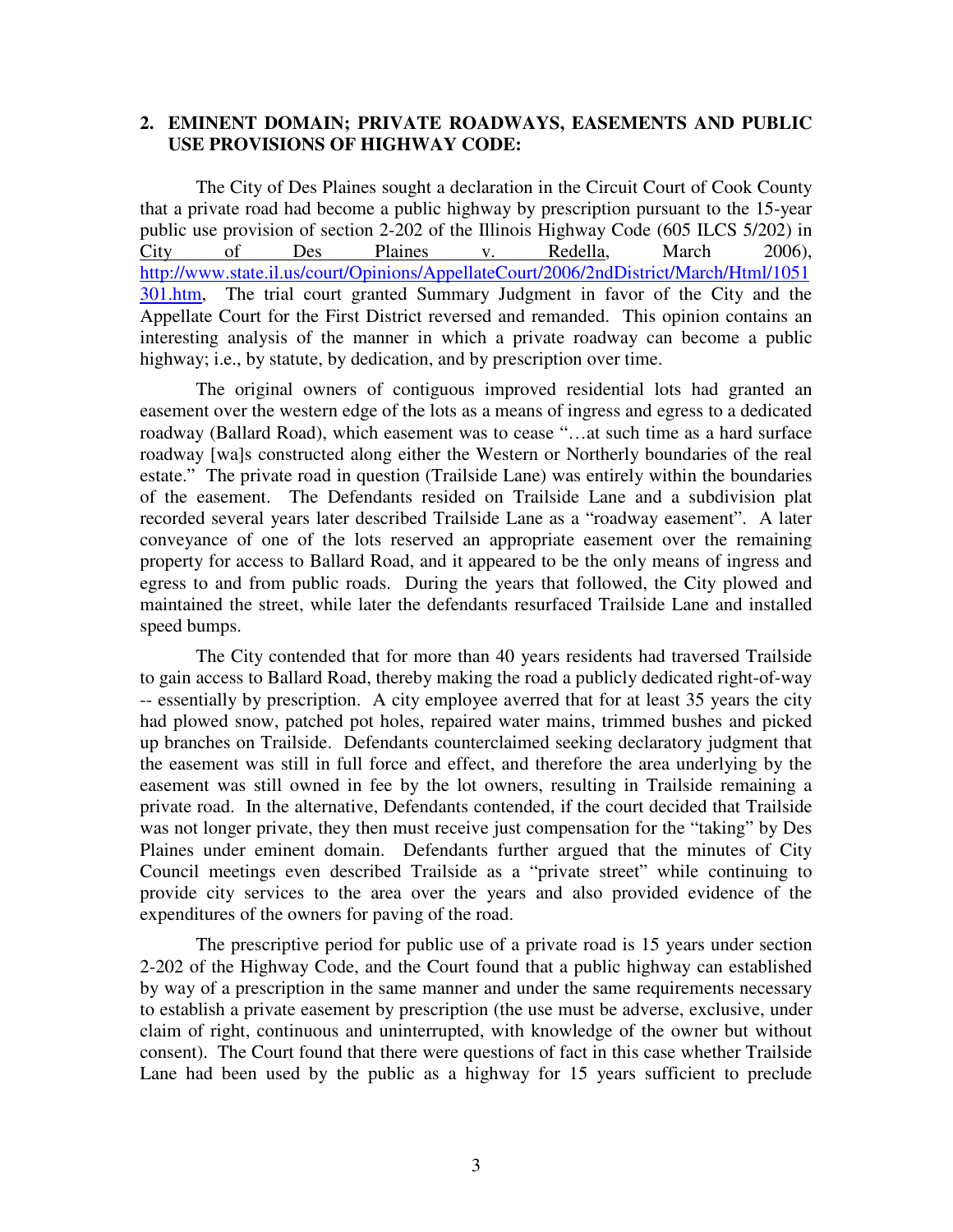Summary Judgment; "The establishment of an easement by prescription almost always is a question of fact.", and requires the same elements as a private easement by prescription.

 The Court indicated that in order to establish the element of exclusivity it was "…unnecessary to show that only the claimant has made use of the way, because exclusive use means that claimant's right to use the lane does not depend upon a like right in others…" but "…does require that the rightful owner be altogether deprived of possession."

The Court also found that no compensation need be paid by a governmental entity when a roadway becomes a public highway by prescription. "While no case in Illinois has directly addressed this issue, courts in other states have determined compensation is not required when a private road is converted to a public highway by prescriptive easement...the general rule is that acquisition of an easement by prescription is not a taking…".

### **3. HOMEOWNERS ASSOCIATIONS; THE DUTY TO MAINTAIN COMMON ELEMENTS AND STANDING TO SUE:**

The Plaintiffs in Willmschen v. Trinity Lakes Improvement Association, (2<sup>nd</sup> Dist., December, 2005), http://www.state.il.us/court/Opinions/AppellateCourt/2005/2ndDistrict/December/Html/2 050343.htm, brought suit against their homeowners association and board of directors relating to the condition of two lakes which were part of the association's common area. Trinity Lakes was developed in the 1970s and consists of approximately 200 single family homes. The two lakes, Upper and Lower Mayslake, were excavated during development and construction for water retention, detention and drainage. The Trinity Lakes Declaration defined the lakes as common areas and provide that the association is responsible for their maintenance. Over the years, however, the lakes had become a nuisance in the absence of proper maintenance. Although the Board had previously formed a committee to investigate the condition of the lakes, and obtained a plan for remediation, it did not undertake the remediation. The homeowners sought declaratory judgment requiring the association to comply with the maintenance provisions of the declaration and to implement the remediation proposal obtained, including dredging the lakes, removing sediment and undesirable vegetation, and introduce appropriate aquatic plans and erosion control., and the owners sued in four counts. Counts 1 and II alleged breach of the declaration covenants against the association and the board for its failings. Counts III and IV alleged the condition of the lakes was a public and private nuisance. The Association and Board filed combined motions to dismiss pursuant to Section 2-615 and 2-619. The trial court granted the motions to dismiss, finding the homeowners lacked standing to sue because they suffered no injury different than those suffered by other homeowners and the public, the complaints failed to allege that the association and board were responsible for creating the condition of the lakes, and the 'business judgment rule' precluded the actions against the board for failing to undertake the remediation.

Turning first to the business judgment rule, the Second District noted that this presumption that officers and directors of a corporation make decision based on information in good faith and with the best interest of the corporation as their guide can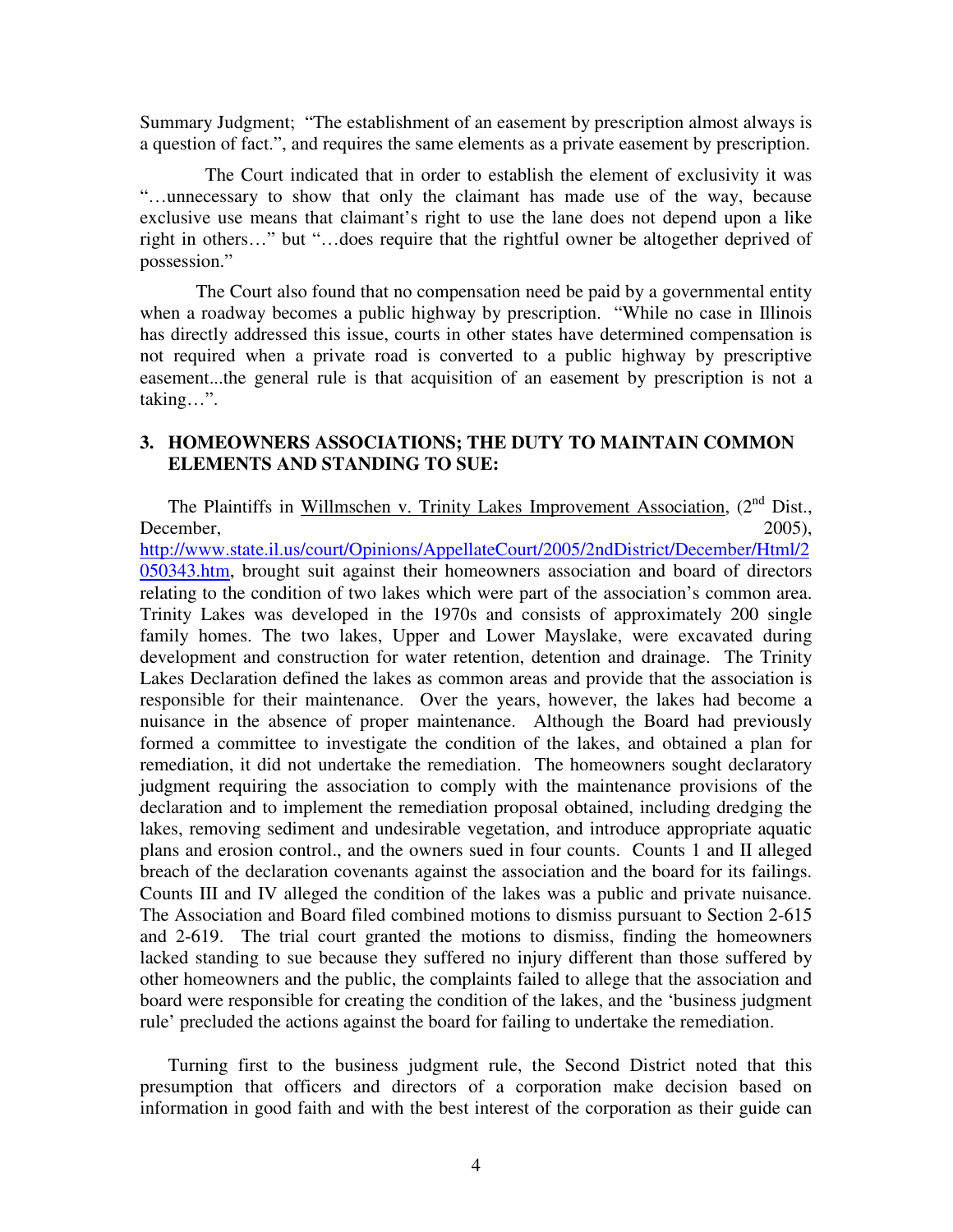be overcome. "While courts ordinarily will not interfere with management decisions on the basis of their wisdom or lack thereof, the business judgment rule does not afford a corporation carte blanche to behave unlawfully. Hence we agree with the observation of a court from a sister stated that 'it may be good business judgment to walk away from a contract, [but] this is not a defense to a breach of contract claim." While the individual members of the board are immune pursuant to the General Not for Profit Corporation Act, (805 ILCS 105/108), which protects one for acts done in the "exercise of judgment of discretion" by an officer or director of a not-for-profit corporation, unless the acts involve willful or wanton conduct, the corporation itself can still be responsible for breach of contract, or failure to perform duties such as those set forth in the declaration here.

The Court also reversed the trial court's ruling on the motion to dismiss the nuisance counts because there was no "showing of a special injury". A plaintiff must allege a special injury or direct harm to themselves, and here, where the plaintiffs were owners of parcels which either bordered on or had sight lines to the lakes, (which included only 19 or 200 properties in the Association), they met that element of pleading. The particular lots of these plaintiffs "receive[d] the brunt of the unpleasant smell and appearance of the lakes", and while the entire development would be benefited by the action sought, these plaintiff's suffered "uniquely because of their unique position adjacent to the lakes."

 Finally, even though the Association was not responsible for the condition of the lakes, (i.e., the condition was caused by runoff from construction sites and fertilized private lawns), the condition was an artificial rather than a natural one. The allegations in the complaint established that the Association knew of the nuisance, had a reasonable opportunity to correct the condition on property which it possessed and for which it was responsible, and failed to do so, establishing a cause of action in the Plaintiffs under the Restatement of Torts.

### **4. LANDLORD/TENANT; CHICAGO RESIDENTIAL LANDLORD TENANT ORDINANCE AND "OWNER OCCUPIED"**

The harshness of the application of the restrictions and requirements of the Chicago Residential Landlord Tenant Ordinance has lead many to question its application as in the recent case Allen v. Lin, 356 Ill.App.3d 405, 826 N.E.2d 1064, 292 Ill.Dec. 628 (1<sup>st</sup> Dist., March 31, 2005), http://www.state.il.us/court/Opinions/AppellateCourt/2005/1stDistrict/March/Html/1040 831.htm. The issue was whether the property rented was exempt from the ordinance because it was an "owner occupied building containing six units or less" as defined in the ordinance. The trial court held the property was within the exemption, but the First District reversed.

Mark Allen, together with three other individuals, rented a townhouse apartment from Edward and Judy Lin for one year. The rent was \$1,600 per month and the security deposit \$2,400. The Lins lived in a townhouse two units away from the unit they rented. When the lease was terminated at the end of the year, (although it appears that Allen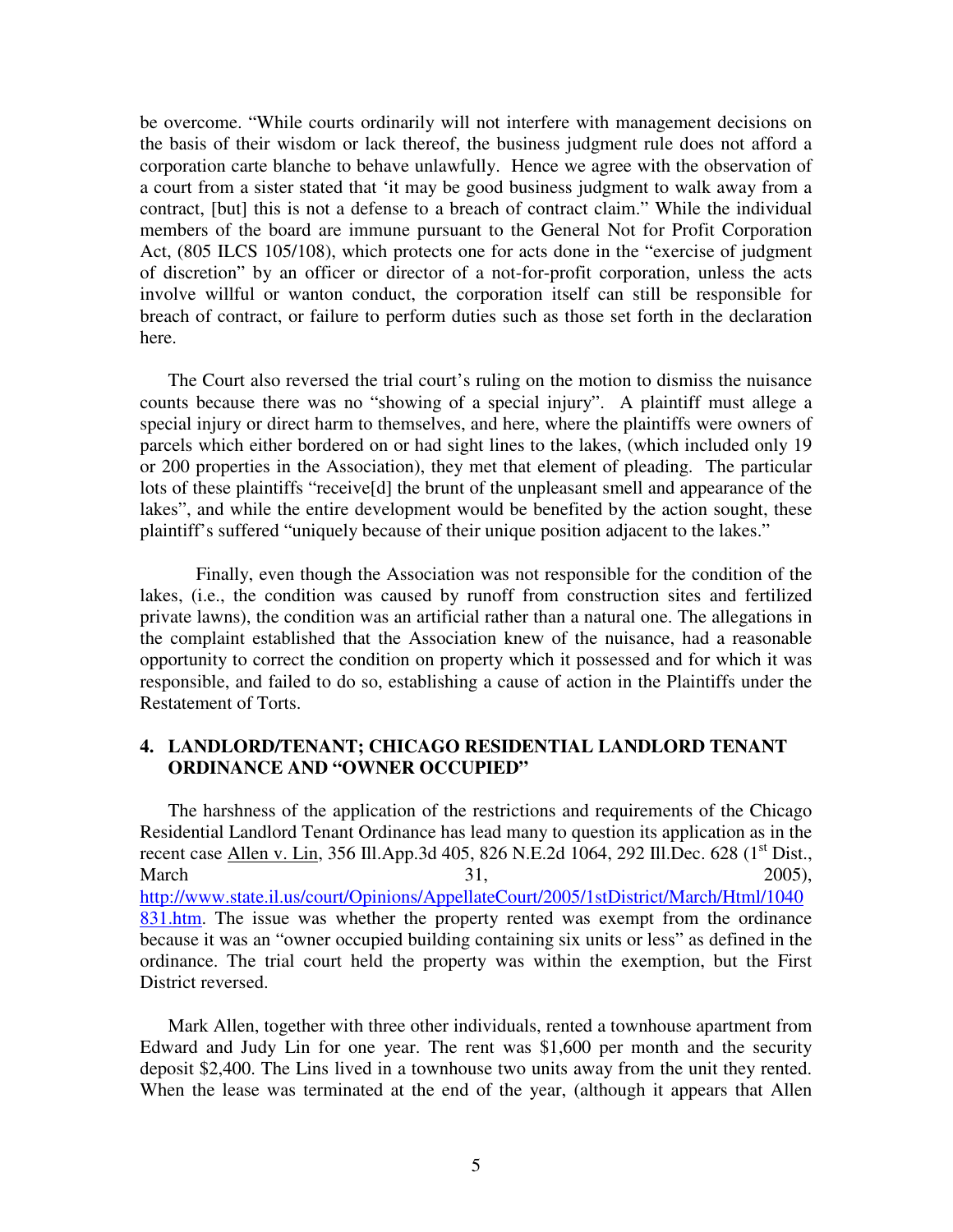sublet to another person during the year), the Lins returned \$2,200 of the security deposit, advising that they were retaining \$200 to make repairs to the kitchen floor. Allen did not cash the check immediately, and two days later the landlord sent him a second letter enclosing a second check for only \$1,500, requesting that the previous check be returned, and advising that the difference was because of they forgot to deduct \$700 they had paid to the person subletting the apartment. The tenant did not cash either check, but filed suit alleging breach of the lease and the Chicago Residential Landlord Tenant Ordinance. The landlord answered, alleged affirmative defenses and counterclaimed. At a bench trial, the Court granted the landlord's motion for a directed verdict on the ordinance violation claims, finding the property was exempt under the Ordinance. The evidence presented established that there were a series of townhouses in the complex consisting of ten to fifteen units. Lin owned two units in one building consisting of six townhomes under a single roof; renting one and residing in the other. This, the trial court held, met the exemption granted to "dwelling units in owner-occupied buildings containing six units or less" found in Section 5-12-020(a).

On appeal, the Plaintiff/tenant argued that townhomes are separate buildings, and that groups of units standing side-by-side, event if "under one roof", do not constitute a "building" so as to qualify for the exemption granted to "owner-occupied buildings" under the ordinance. In agreeing with the tenant's interpretation, the Court begins noting "It is the purpose of [the ordinance] and policy of the city, in order to protect and promote the public health, safety and welfare of its citizens, to establish the rights and obligations of the landlord and the tenant in the rental of dwelling units, and to encourage the landlord and tenant to maintain and improve the quality of housing." The Court found that "each townhouse constitutes a separate building for the purposes of the RLTO". Turning first to the definition of a "building" found in the Chicago Municipal Ordinance, ("Building" means a structure, or part thereof, enclosing any occupancy including residential, institutional, assembly, business, mercantile, industrial, storage, hazardous and miscellaneous uses. When separated by firewalls, each unit so separated shall be deemed a separate building." Chicago Municipal Code Section 13-4-010), the Court then relied upon case law relating to the definition of "building" in the context of smoke detector requirements for townhomes, (Sandstrom v. De Sliva, 268 Ill.App.3d 932, 645 N.E.2d 345, 206 Ill.Dec. 340 (1<sup>st</sup> Dist., 1994) 268 Ill.App.3d 932, which found each townhome to be a separate building under the ordinance requiring a smoke detector be installed).

Justice Quinn specially concurred, noting his belief was that the City Council crafted the owner-occupied exemption based on the expectation that if an owner lived in the same building as the tenant, there was less likelihood that the landlord would not maintain and operate the rental units appropriately, and that employing this reasoning the "exception" should not be applied to townhomes.

#### **5. LANDLORD/TENANT; COMMERCIAL LEASE ESTOPPEL CERTIFICATE:**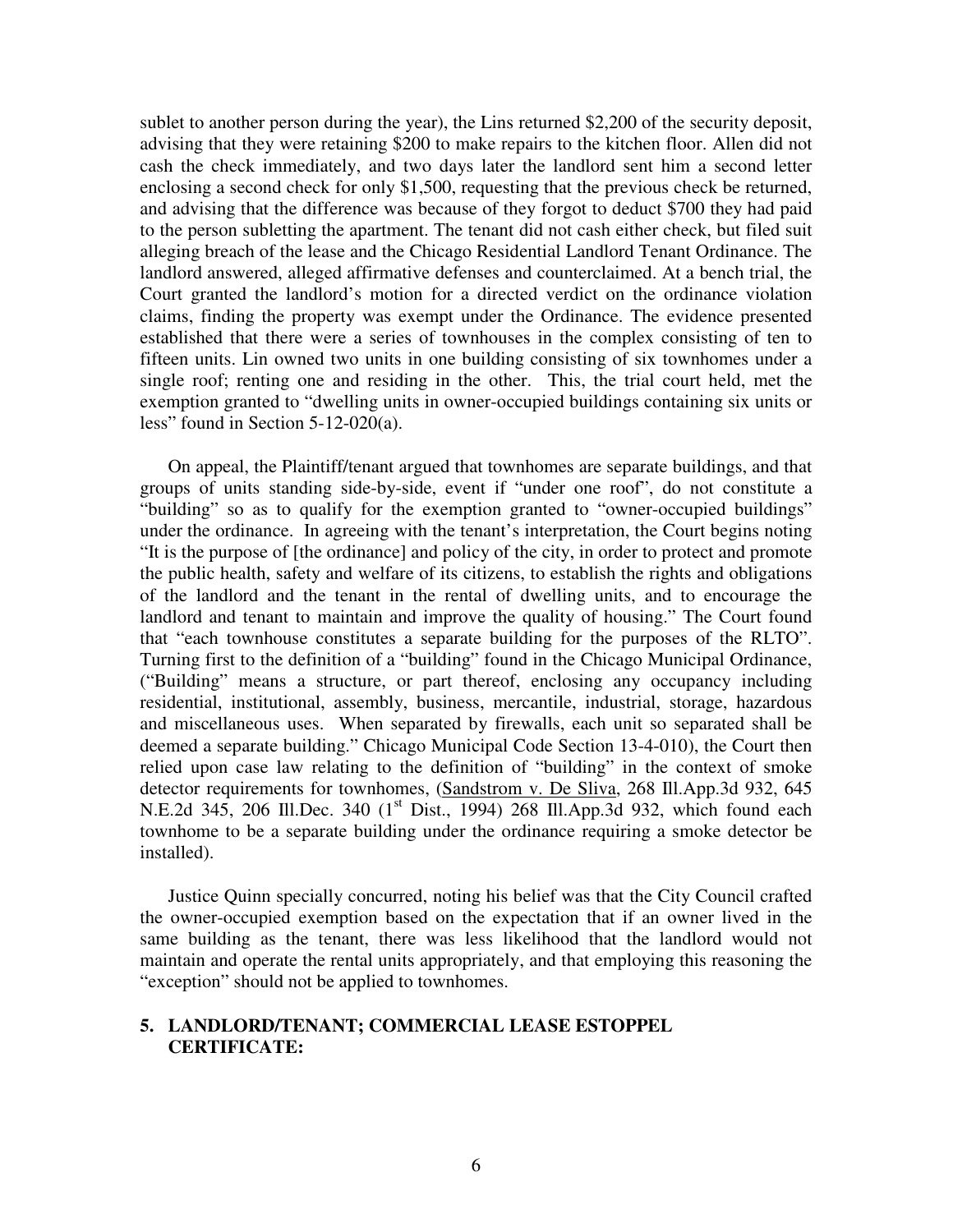In K's Merchandise Mart, Inc. v. Northgate Limited Partnership, 359 Ill.App.3d 1137, 835 N.E.2d 965, 296 Ill. Dec. 612, (4th Dist. Sept. 26, 2005) http://www.state.il.us/court/Opinions/AppellateCourt/2005/4thDistrict/September/Html/4 041034.htm, the landlord attempted to force an anchor tenant in a shopping center to pay maintenance expenses, including management fees, based on an estoppel certificate previously executed by the tenant. During a convoluted series of transfers that included the sale of the leasehold by a bankruptcy trustee, the tenant executed an estoppel certificate to a lender and purchaser of the shopping center stating that "All obligations of Landlord under the lease have been performed....[and]...there are no offsets or defenses that Tenant has against the full enforcement of the lease by Landlord." There was no actual statement in the lease requiring the tenant to pay the landlord's management fee, and over the years it appeared that a 5% management fee had been charged to the tenants but not itemized or detailed on the annual statements. The new purchaser from the landlord attempted to support imposing the obligation to pay the management fee on the tenant by invoking the estoppel certificate in conjunction with the prior annual billing/payment conduct of the parties. The trial court rejected the contention finding that there was no express obligation under the lease to pay the landlord's management fee, and holding that "the execution of the estoppel certificate did not modify the terms of the lease."

The Appellate Court agreed that the lease did not provide for the payment of the management fee, and upheld its further reasoning by resorting to the Black's Law Dictionary definition of an estoppel certificate as one which "certifying for another's benefit that certain facts are correct, as that a lease exists, that there are no defaults, and that rent is paid to a certain date.", to hold that this particular estoppel certificate did not impose any additional obligations. To read more into the estoppel certificate would allow it to be used "as a device to make undisclosed changes to the lease". Noting that "It is difficult to be critical of either party in this case. [The purchaser from the landlord] apparently believed that K's had an obligation to pay management fees. In forming that belief, however, Northgate did not rely on what appeared in the lease documents or the estoppel certificate. [It] instead relied on what it was told…" Since neither the lease nor the estoppel certificate *expressly* addressed management fees, the trial court properly found that the estoppel certificate could not be construed to obligate the tenant to pay a management fee. It served only to acknowledge the existence of the lease, the nonexistence of any defaults and that rent was paid to a certain date."

#### **6. MECHANIC'S LIENS: HOME REPAIR AND REMODELING ACT:**

Central Illinois Electrical Services filed a mechanic's lien foreclosure against Harvey and Rosalee Slepian in Central Illinois Electrical Services, L.L.C. v. Slepian, No. 3-04- 0548, 358 Ill.App.3d 545, 831 N.E.2d 1169, 294 Ill.Dec. 844 (3<sup>rd</sup> Dist., June 23, 2005), http://www.state.il.us/court/Opinions/AppellateCourt/2005/3rdDistrict/June/Html/304054 8.htm. Central Illinois alleged an oral contract for electrical work for which it claimed a mechanic's lien in the sum of \$14,000, and also alleged unjust enrichment and quantum meruit as a basis for recovery. The Slepians, on their part, alleged as an affirmative defense that Central Illinois had violated the Illinois Home Repair and Remodeling Act,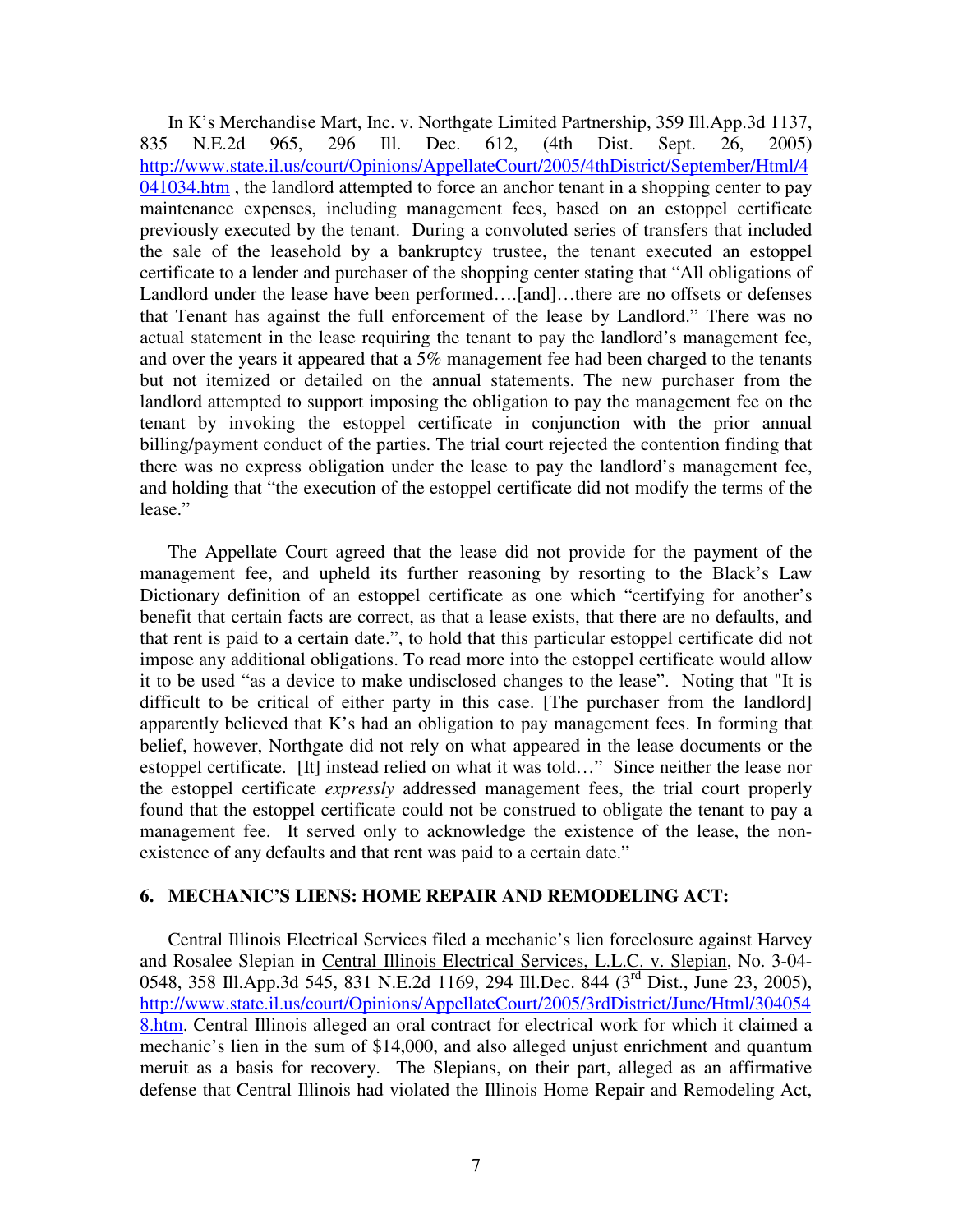(815 ILCS 513/1 et seq.), Consumer Fraud and Deceptive Business Practices Act, (815 ILCS 505/1 et seq.), and the Home Repair Fraud Act, (815 ILCS 515/1 et seq.), by not providing a written estimate of the cost of work before beginning the project, and added claims based on breach of contract and unjust enrichment to boot.

This slew of claims and counterclaims began when the Slepians began remodeling their home. The project took two years and cost the Slepians approximately \$1,000,000. Central Illinois was the second electrical contractor on the job, taking over after the first electrical contractor was paid in excess of \$15,000. Central Illinois worked throughout the project without any plans, job specifications or architectural drawings. There were also a number of changes in the work made by Mrs. Slepian as the work progressed based on day-to-day inspection of the work. Central Illinois did not provide a written estimate for the work before beginning the work. Although they paid the bills submitted by Central Illinois a monthly basis for a total of \$57,375.00, the Slepians refused to pay the final statement of \$14,000 when presented.

At trial and on appeal, the Slepians argued that because Central Illinois did not provide written estimates for the job in violation of the Illinois Home Repair and Remodeling Act, the contract for electrical work was unenforceable, and therefore the electrician could not recover. The Act provides that "Prior to initiating home repair or remodeling work for over \$1,000, a person engaged in the business of home repair or remodeling shall furnish to the customer for signature a written contract or work order that states the total cost, including parts and materials listed with reasonable particularity and any charge for an estimate." (815 ILCS 513/5) The Act further provides that "It is unlawful for any person engaged in the business of home repairs or remodeling to remodel or make repairs or charge for remodeling or repair work before obtaining a signed contract or work order over \$1,000." (815 ILCS 513/30) Central Illinois responded that because another contractor had begun the project and it took over the work in progress, it did not "initiate" the project as contemplated under the Act. Additionally, inasmuch as there were no plans or drawings, and the Slepians were constantly changing the scope of the project, it was impossible for Central Illinois to provide an estimate of the total costs under the Act at any time. Finding the electrician's interpretation of "initiated" to be "strained and does not comport with a plain reading of the statute", the Third District rejected the exculpatory efforts Central Illinois. Noting "Furthermore, there is no exception under the Act for projects billed on a time and material basis, or projects that become unpredictable in scope or nature…The language of the Act clearly and unambiguously requires anyone engaged in the business of home repair and remodeling to obtain a signed contract before initiating work that will exceed \$1,000 in costs", the Appellate Court reversed and remanded the case to the trial court.

Justice Barry dissented in part, opining that it was clear by all accounts that the Slepian remodeling project was not one which was ever predictable in scope or nature from the outset, and therefore it would have been impossible for Central Illinois to provide a written estimate contemplated under the Act. Further, "it is clear that the Slepians do not fall into the class of consumers the legislature was seeking to protect and CIES does not fall into the category of contractors from whom the legislature was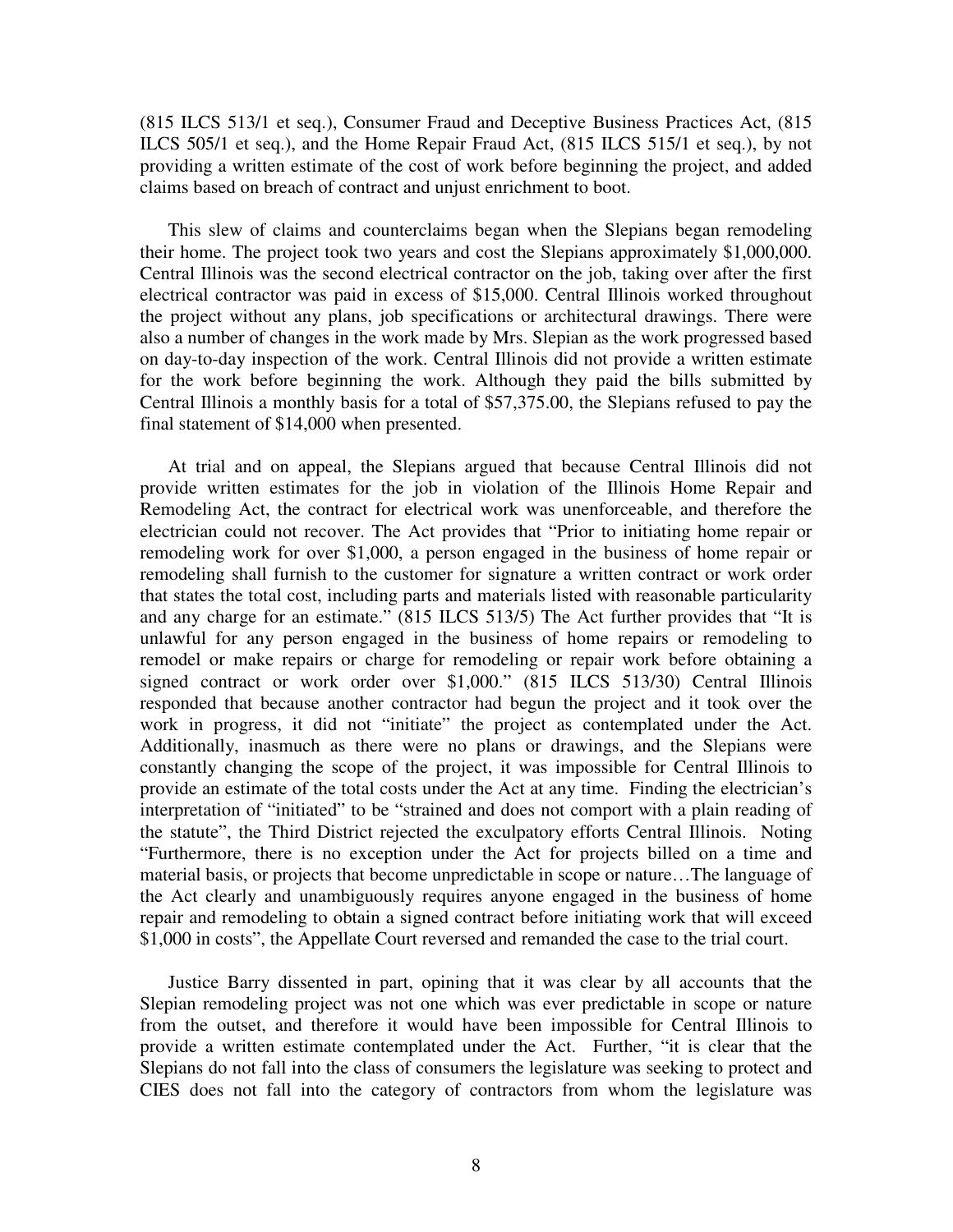seeking to protect consumers." Central Illinois did not employ "door to door salesmen using high pressure tactics", they came on to the job after the first electricians had been terminated, and the Slepians, who "were not naïve or inexperienced consumers in danger of being defrauded" during their \$1,000,000 remodeling project, paid their monthly invoices for well over a year. "For the Slepians to now complain that they were somehow disadvantaged by CIES failure to draft a contract at the beginning of the relationship is simply disingenuous."

(Ed. Note: Public Act 94-490 effective January 1, 2006, amends the Home Repair and Remodeling Act to require a contractor to advise the consumer before the contract or agreement is signed if there is a provision requiring disputes be submitted to binding arbitration or which includes a waiver of the right to a jury trial, and that the consumer has the option of accepting or rejecting both provisions. The failure to advise the consumer will void the provisions.)

### **7. MECHANIC'S LIEN; SECTION 34 DEMAND, TIME FOR FILING SUIT AND MULTIPLE NOTICES:**

The trial court held that Gateway Concrete forfeited its mechanic's lien by failing to commence an action on the lien within 30 days of receipt of a demand to sue pursuant to Section 34 in Gateway Concrete Forming Systems, Inc. v. Dynaprop XVIII, 356 Ill.App.3d 806, 826 N.E.2d 1051, 292 Ill. Dec. 615 (1st Dist. Mar. 31, 2005). http://www.state.il.us/court/Opinions/AppellateCourt/2005/1stDistrict/September/Html/1 043222.htm . On appeal, the issue was whether the time period to file suit was extended when the owner sent multiple demands to commence suit to the date 30 days from the date of the last received demand notice. The Appellate Court affirmed the ruling that filing within 30 days of the last received demand was not sufficient compliance with the Act. The suit must be filed within 30 days of the first received demand notice.

The owners in this case prepared a notice and demand for suit under Section 34 on March 10, 2004 and served three copies by certified mail sent to three different representatives of Gateway Concrete in three different places. The first notice was received by Gateway at its business office in Wisconsin on March 12, 2004. The second demand was received by Gateway's president on March 15, 2004, in Illinois. Gateway's attorney received the third notice in his office on March 18, 2004. The complaint to foreclose the Gateway mechanic's lien was filed on April 14, 2004, and the owners filed a Section 2-619 Motion to dismiss attacking the jurisdiction of the court because the complaint was filed on the  $32<sup>nd</sup>$  day after the first notice was received.

The Mechanic's Lien Act permits a contractor to file suit up to two years after completion of the work, (and therefore constitutes a potential cloud on the owner's title during that period), but Section 34 permits the property owner to force the issue of the validity of the claims by requiring suit to be commenced within 30 days. The Court's decision here holds that the notice provision in Section 34 is jurisdictional, but does not imply that only a single notice may be given to a single representative. "Applying these rules of statutory construction, we conclude that the plain language of section 34 in no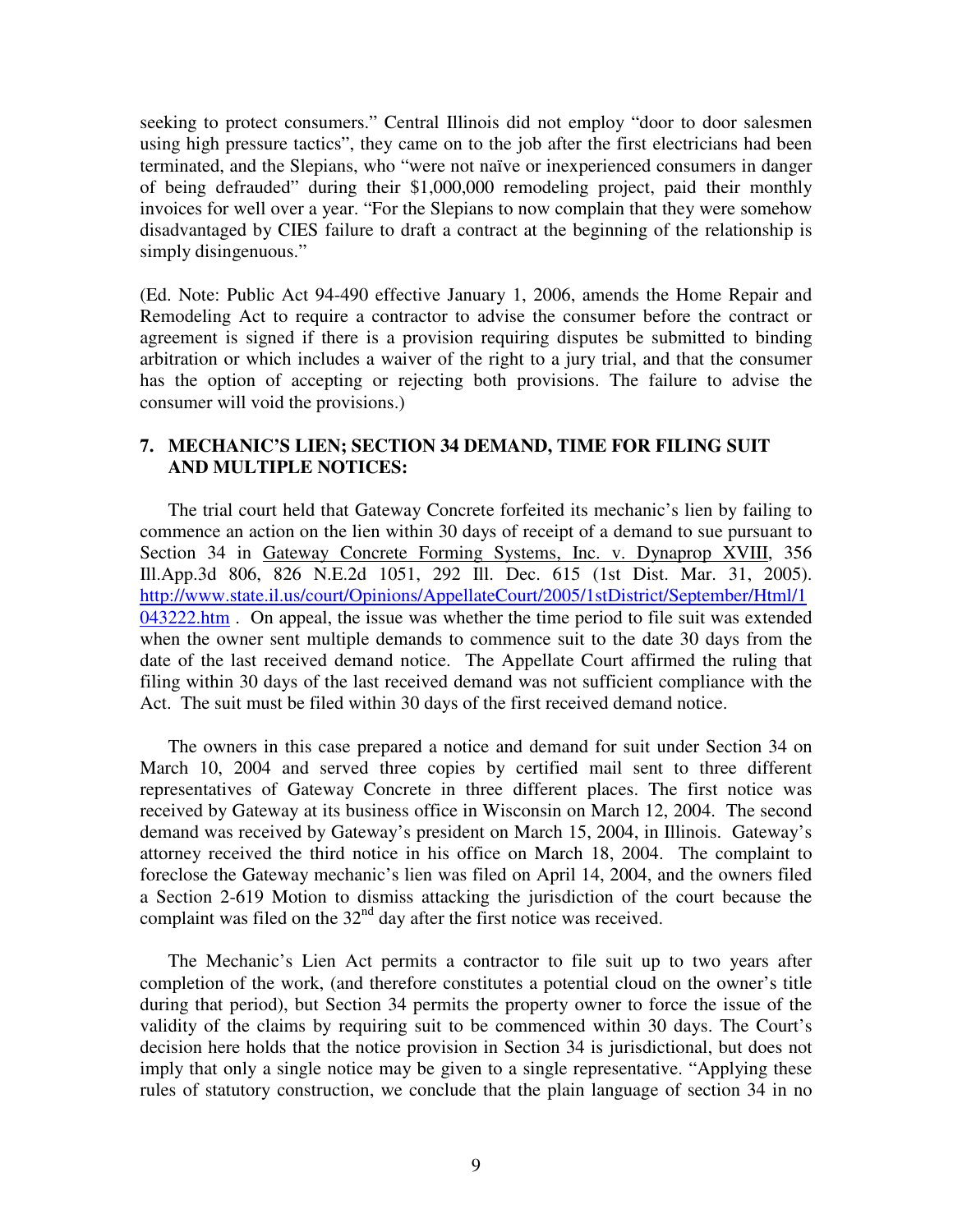way limits the number of people who may receive service of the demand notice to enforce the lien." Nonetheless, the wording of the defendant's multiple notices demanding that suit be filed "within thirty (30) days of service of this notice" in each of the notices received on different days was not "misleading". The Act is to be strictly construed relating to jurisdiction and perfecting liens because it creates substantial rights in derogation of the common law. Filing within 30 days of receipt of the demand is a jurisdictional requirement which must be complied with strictly once a demand is made, and failure to file within 30 days of the receipt by the owner removed jurisdiction from the court. "Nevertheless, defendants fulfilled their obligation to effect proper service on March 12 and triggered the tolling of the 30-day period....As in Vernon Hills, we find that defendants were not responsible for educating plaintiff about the operation and effect of the Act and that plaintiff's confusion cannot excuse its failure to file a timely complaint when it was properly notified. Vernon Hills, 287 Ill.App.3d at 309."

#### **8. MECHANIC'S LIENS; SUBCONTRACTOR LIMITED TO SUMS REMAINING DUE STATED IN SWORN STATEMENT:**

A material supplier, (Bricks, Inc.,), brought an action against the general contractor, masonry subcontractor, and owner to enforce a mechanic's lien to recover payment for bricks valued at \$64,510.22, in Bricks, Inc. v. C&F Developers, 836 N.E.2d 743, 297 Ill.Dec. 12  $(1^{st}$  Dist., September 22, 2005), http://www.state.il.us/court/Opinions/AppellateCourt/2005/1stDistrict/September/Html/1 043222.htm. The issue before the trial court was whether Brick's recovery was limited by the amounts set forth in the signed sworn statement of the general contractor. The trial court believed that they were so limited, and granted judgment, but only in the amount remaining due under the sworn statement of \$10,000. Bricks appealed, contending that the court erred in limiting its recovery. The First District affirmed the trial court.

The signed sworn statements deposited in accord with Section 5 of the Mechanic's Lien Act did not identify Bricks, but only listed Bricks' customer, G&B Construction, Inc., as the project's masonry subcontractor. The statements also detailed the masonry subcontract total amount as \$270,000, of which \$260,000 was shown as having been previously paid to G&B, leaving only \$10,000 remaining due at the time Bricks filed its notice of claim for lien. Although Bricks complied with the notice requirements of Section 24 as a subcontractor within 90 days after completion of the work, "Many cases have found that a secondary subcontractor seeking to enforce his mechanic's lien, even if in compliance with the notice requirements of Section 24 of the Act, is limited to recovering only that amount which is owed to his immediate contractor at the time the notice of his lien is given." The purpose of Section 5 in requiring the sworn statements is to protect an owner from subcontractors who are not listed or amounts understated unless the omission or understatement is known by the owner, and an owner is entitled to rely upon the contractor's affidavit in making payments if he has no knowledge of false or incomplete information on the statements. Here, since there was only \$10,000 remaining unpaid on the masonry subcontract according to the sworn statement when Bricks provided notice, that was the limitation of its recovery. The decision concludes "We empathize with Bricks' plight. We recognize that in the instant case, Bricks filed its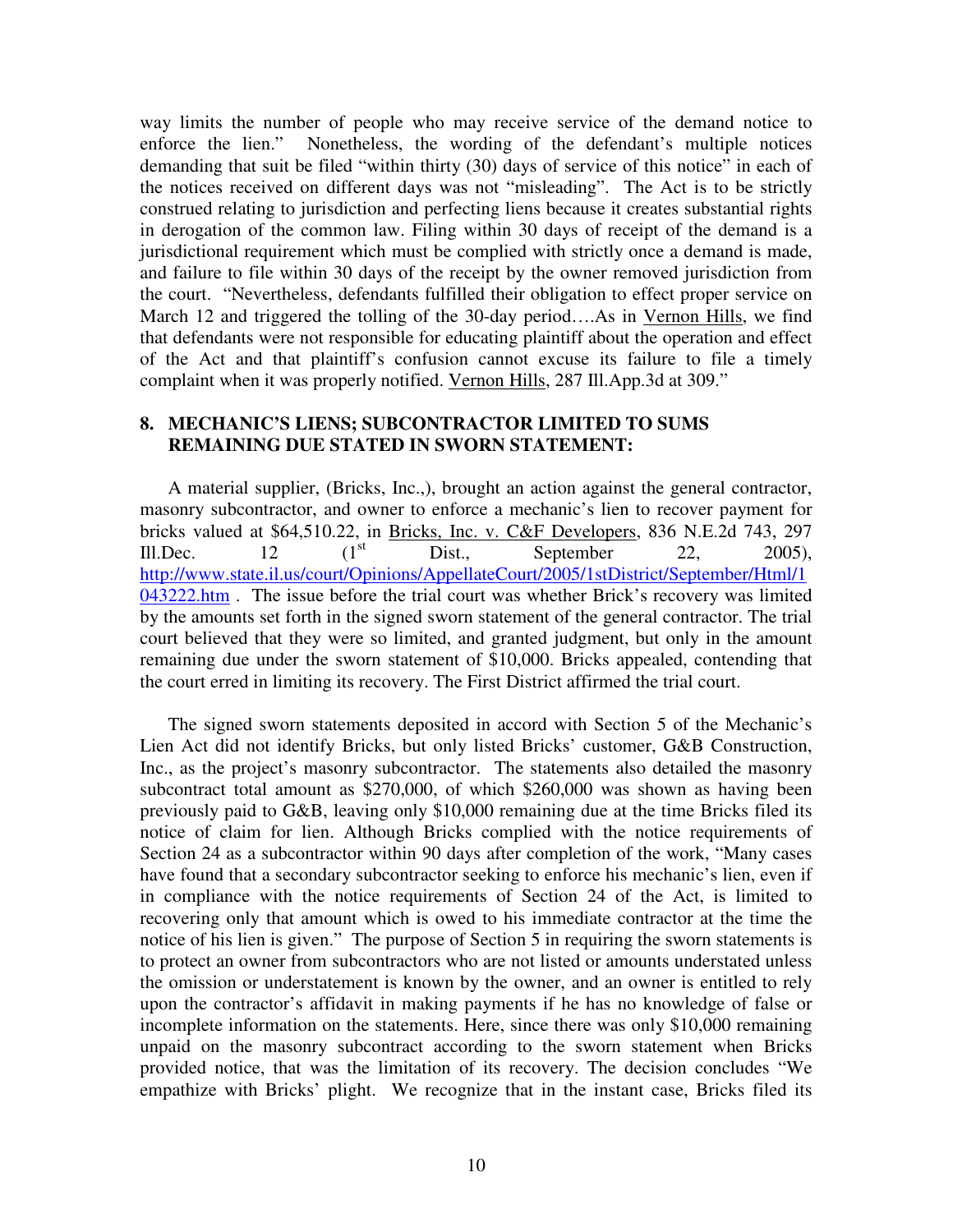notice in compliance with the provisions of section 24 of the Act and yet, despite this compliance, its recovery was limited to less than the full amount of the materials it provided. Though this result seems contrary to one of the Act's goals of protecting materialmen and suppliers who in good faith furnish materials for construction of a building, the Act, in fact, seeks to balance the rights and duties of subcontractors, materialmen, and owners alike…. [Here], the balance is struck in favor of the later."

(An additional, interesting aspect of this case on appeal was the fact that after the trial court ruled, Bricks accepted payment from the lender's insurer in the sum of \$12,734.93, (representing the \$10,000 judgment plus interest thereon), and executed a release and satisfaction of the judgment. Rejecting the argument that the release rendered the appeal moot, the Court held that Section 12-183 of the Code of Civil Procedure, ("Release of Judgment'), did not preclude the appeal. That section serves to bar further attempts at recovery by the creditor once paid, but does not bar an appeal.)

### **9. MINERAL RIGHTS; OIL AND GAS LEASES; COALBED METHANE GAS; RULE OF "CAPTURE":**

In a case of interest to practitioners in downstate Illinois, the Appellate Court for the First District has decided that the holder of an oil and gas lease does not have the right to explore, drill and produce coalbed methane gas absent a lease or other rights to the coal. In the case of Continental Resources of Illinois, Inc vs. Illinois Methane, LLC and De Mier Company and Royal Talon Company http://www.state.il.us/court/Opinions/AppellateCourt/2006/5thDistrict/June/Html/503078 4.htm Justice Donovan provides a thorough review of the mineral-products rule of capture and an extensive analysis of the process of extracting coal and coalbed methane gas.

The Court analyzed the coalification process and determined that the right to coalbed methane gas, (once not a useful by-product of the production of coal but now extremely valuable), remains with the coal and the owner of the rights thereto until its capture, and that control thereof should not change simply by virtue of its increased value. The Court also cited the "container space" doctrine that the holder of the coal rights also holds the rights to the "void" remaining after the coal is mined. Coalbed methane gas found in the mine "voids" after coal is mined must therefore remain as part of the coal estate under the rule of capture. The Court therefore affirmed the grant by the lower court of Summary Judgment in favor of the holder of the coal rights.

#### **10. MORTGAGES; BREACH BY LENDER BASED ON FAILURE TO REFUND ESCROW, CONSUMER FRAUD AND DECEPTIVE PRACTICES:**

More and more borrowers are crying "foul" at the practices and failures of their mortgage lenders to respond to inquiries and resolve disputes in a timely manner. A recent, illustrative but unsuccessful, case in this arena is Sklodowski v. Countrywide Home Loans, No. 1-04-1809, 358 Ill.App.3d 696, 832 N.E.2d 189, 295 Ill.Dec. 38 (1<sup>st</sup> Dist., June 16, 2005)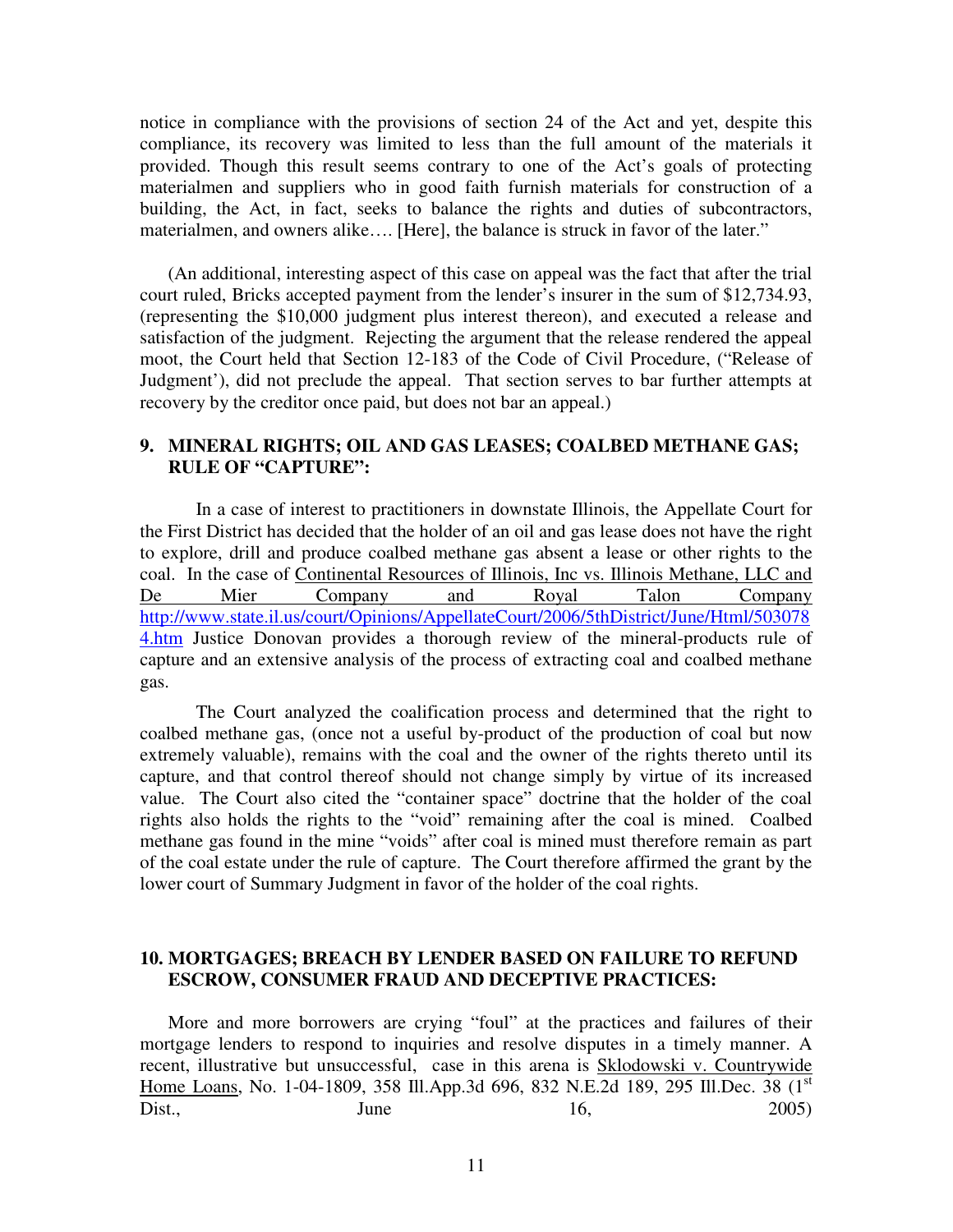http://www.state.il.us/court/Opinions/AppellateCourt/2005/1stDistrict/June/Html/104180 9.htm . Sklodowski brought a class action suite against Countrywide alleging breach of the mortgage note, breach of fiduciary duty, unjust enrichment and violation of the Consumer Fraud and Deceptive Business Practices Act when he did not receive the refund of his escrow account balance "promptly" following his payoff satisfying the mortgage in full. The trial court granted Countrywide's motion to dismiss the breach of fiduciary and consumer fraud counts, entered summary judgment in favor of the lender, and was affirmed on appeal.

The facts leading to the suit began when Sklodowski received an "Amended Payoff Demand Statement" in response to his request of the lender. The Statement indicated he had an escrow balance of \$2,343.50, and stated that "Countrywide automatically processes escrow funds 14 days after payoff in order to ensure all outstanding funds have cleared." The standard language in his "Illinois-Single Family-Fannie Mae/Freddie Mac Uniform Instrument" mortgage required the monthly payment of escrow items, including real estate taxes and hazard insurance premiums, as part of the loan payment and stated that "Upon payment in full of all sums secured by this Security Instrument, Lender shall promptly refund to Borrower any Funds held by Lender." Sklodowski did not receive the refund of his escrow balance until more than 14 days after receipt of his payoff because of Countrywide's policy of withholding to clear funds as stated in the payoff letter, and brought this suit alleging that the policy violated the "prompt refund" provision of the mortgage, and constituted a breach of fiduciary duty and deceptive trade practice by Countrywide.

The trial court granted Countrywide's Section 2-615 Motion to Dismiss the counts relating to breach of fiduciary, consumer fraud and unjust enrichment, and ruled in its favor on summary judgment relating to the count alleging breach of the mortgage's requirement to "promptly refund". Noting that the FHA's Loan Servicing Guidelines only require the escrow be released "no later than 30 days after the payoff" to qualify as "promptly", and that the FNMA guidelines provide that "The funds in any escrow deposit account should be refunded to the mortgagor within 30 days of the payoff date.", Judge Bernetta Bush granted summary judgment, finding as a matter of law that the refund received within 20 days was "prompt".

The Appellate Court also based its decision affirming on the FNMA guidelines, and recognizing that while "the term 'promptly' may have different meanings in different contexts, here, we must interpret this word within the context of the mortgage industry." Additionally, the Court noted that a number of states which have enacted legislation requiring the return of escrow funds on residential mortgages generally provide payment "within 30 days of payoff" as an acceptable time frame, and "The fact that Countrywide could refund the amounts more quickly is, thus, immaterial." The decision concludes with some very quotable language for attorney's representing lenders in the defense of actions sounding in consumer fraud, ("It is well settled that 'the Consumer Fraud Act was not intended to apply to every contract dispute or to supplement every breach of contract claim with a redundant remedy."), and holding that a "deceptive act or practice involves more than the mere fact that a defendant promised something and then failed to do it."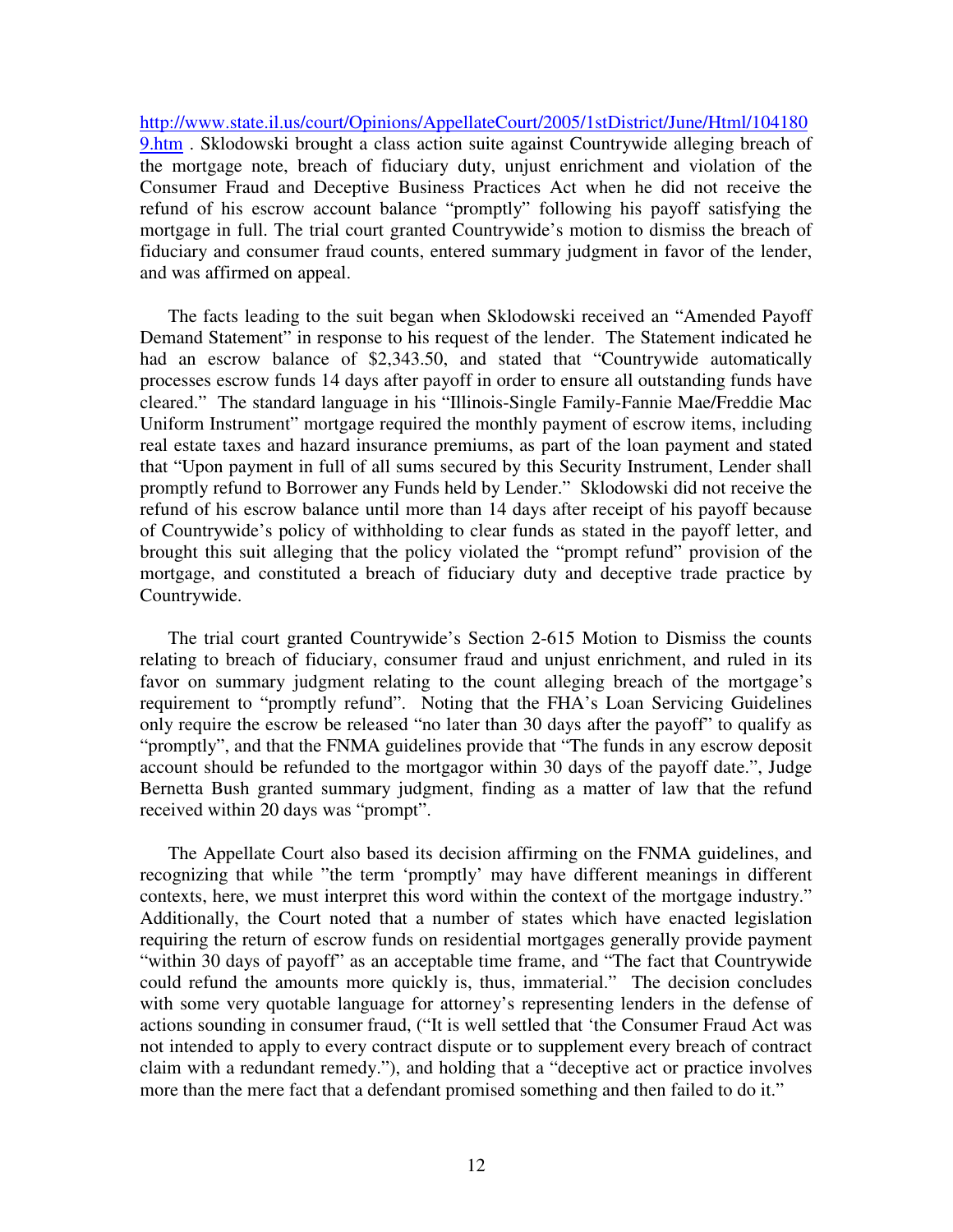#### **11. MORTGAGES; RELEASE, NEGLIGENCE and BANKRUPTCY TRUSTEE'S AVOIDANCE POWERS;**

In In Re Gilbert V. Johnson, Debtor and Gregg Szilagyi, Trustee v. JPMorgan Chase Bank, N/A, f/k/a Charter One Bank, N.A., (U.S Bankruptcy Court, Eastern Division, 2006), Judge Wedoff held that a trustee in bankruptcy could avoid any interest a mortgagee had in HIS real estate pursuant to a mortgage that had been inadvertently released by the mortgagee.

A mortgagee loaned money to the debtor in 1995 and took back a note and mortgage. In 2000 the mortgage company, under a new name after a merger, executed a Release of Mortgage relating to a loan the debtor had obtained in 1990. The Release further referenced "Also release mortgage document 95403870". The document number refers to the 1995 mortgage in error, because the mortgage company did not intend to release the 1995 mortgage as well as the 1990 mortgage. After the Release was recorded, debtor continued to make payments on the 1995 loan and listed the mortgagee as a creditor in their Bankruptcy schedules with reference to the 1995 loan.

A title commitment issued in 2004 disclosed the 1995 mortgage with the following note: "Release Doc 00100245 purports to release this mortgage, but the release may be an error. The lender asserts that the debt is unpaid and that the release was an error. The borrower agrees."

The Court found that the trustee was entitled to a declaration under Section  $544(a)(3)$  of the Bankruptcy Code that the 1995 mortgage was released. While the mortgagee argued that the Release did not sufficiently identify the 1995 mortgage to constitute a release, the mortgagee could cite no authority in support of its position. The Court found that Illinois law on releases of mortgages specifies no required information that must be contained in the release if it is not to be delivered to the mortgagor prior to recording. To be recorded, a document needs (1) the name and address of the person to whom the instrument is to be returned; (2) the recorder's document number and (3) the book and page number, if applicable, of any instrument referred to in the instrument being recorded or relating to the instrument being recorded. The Court found that the Release at issue here met the requirements of Illinois law for recording.

The mortgagee argued that the release was executed by an entity without actual or apparent authority and noted the corporate merger and name change. The Court, however, found that the Release was executed by the mortgage company while it in fact held the mortgage, and that the officer who prepared and executed the Release did so within the scope of his or her authority, so the question of apparent authority was irrelevant.

The Court also found that the trustee could avoid the lien of the mortgage in the same manner as a bona fide purchaser. The Court found no issue of reliance because the release extinguished the mortgage. To the extent the mortgagee retained some equitable interest in the property, the mortgagee failed to prove the Release would give constructive notice of any such interest. The holder of "…an equitable lien does not take priority over the interest of a creditor or subsequent purchaser without notice…" Interestingly, the Court was not convinced that the "...somewhat ambiguous evidence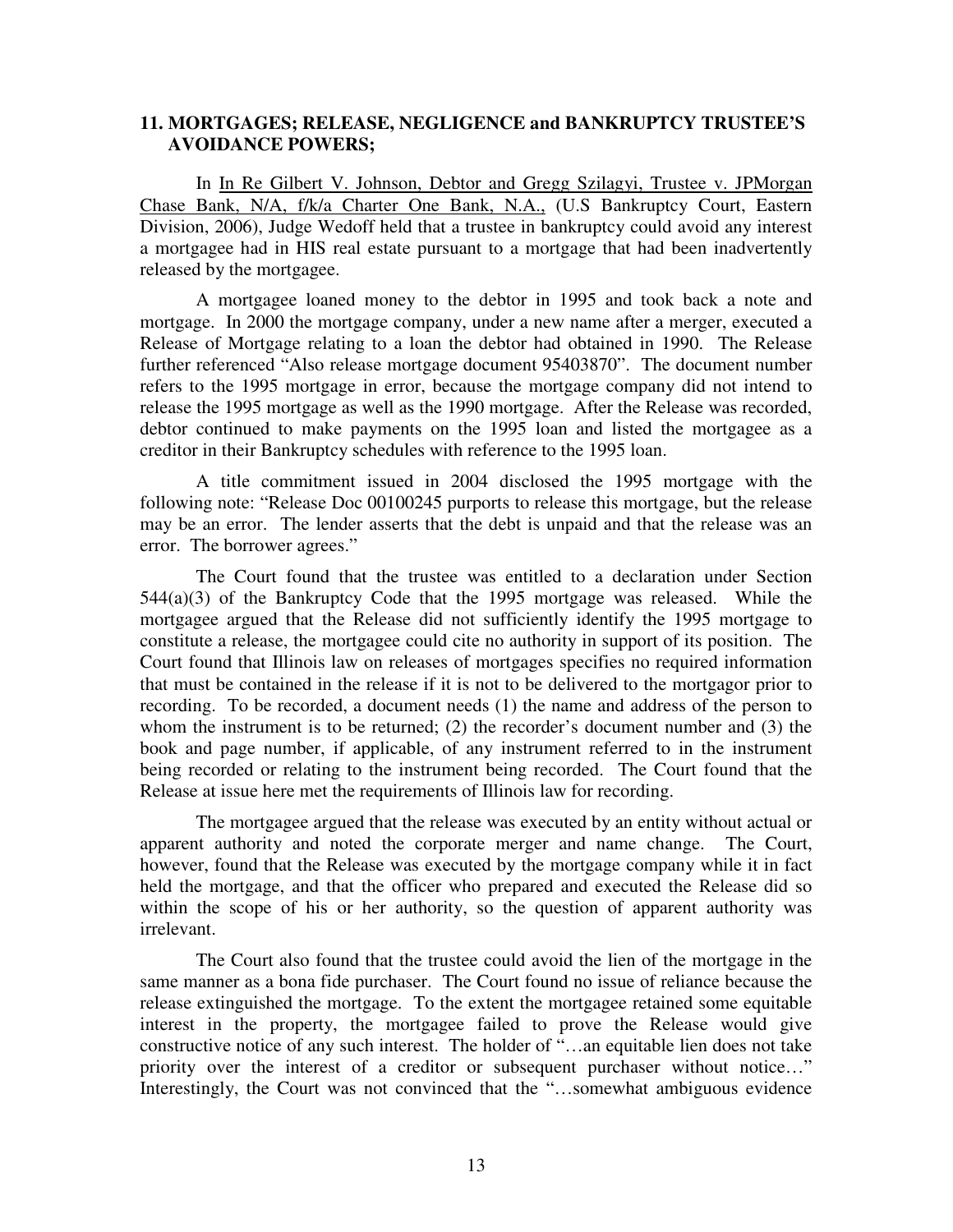that a title company apparently made inquiry regarding the Release…" would be sufficient to satisfy the legal standard for inquiry notice, stating "Nor is there any reason to assume that the business practice of a title company establishes the standard of care for a bona fide purchaser."

The Court found that with so many bank mergers and name changes, as is evidenced in the facts this case, it is not at all obvious that the execution of release by an entity with a different name from that of the mortgagee in the original mortgage or by an assignee would put a purchaser on inquiry notice.

Finally, the Court found that the trustee could avoid the lien under Section  $544(a)(1)$  of the Bankruptcy Code, stating that for the same reasons that a bona fide purchaser would prevail over any equitable lien that the mortgagee could assert, so too would a judgment creditor, and here the Bankruptcy Trustee.

*[Ed. note - The finding that the title company's notation on the title commitment did not give rise to "inquiry notice" should square with the position of title insurers taken in several recent cases that title companies are not in the business of providing or selling information – see the* First Midwest Bank *case and* Midfirst Bank vs. Abney*, above, as well as the decisions* In Re Pak Builders *from last year.]*

### **12. PREMISES LIABILITY; NATURAL ACCUMULATION; DUTY OF LANDOWNERS:**

In Pageloff v. Gaumer,  $(3^{rd}$  Dist., April 2006), http://www.state.il.us/court/Opinions/AppellateCourt/2006/3rdDistrict/April/Html/30405 33.htm, a case involving potential liability for a campground owner, an experienced camper returned to one of her favorite campgrounds for a Labor Day weekend. She was unable to stay at the particular site she had requested and had stayed in the past visits, but agreed to an alternate site where she experienced walnuts falling off the trees in great numbers. She even attempted to clear the site of walnuts but could not keep up with the number that had fallen; (the Court noted: "as they are prone to do in late summer"). She suffered a severe ankle injury on the third day of her stay after a fall caused by a wayward walnut and sued for damages.

The Court stated the issue as whether the Defendants' duty to maintain the park in a reasonable safe condition included a duty to clear fallen walnuts from the campsite or, in the alternative, to warn of the walnuts.

The Court reviewed the factors to determine whether a duty is owed: (1) likelihood of injury; (2) reasonable foreseeability of such injury; (3) magnitude of the burden of guarding against injury and (4) consequences of imposing that burden on the defendant. Regarding the first two factors, the Court stated that "…the law generally considers the likelihood of injury slight when the condition in issue is open and obvious because it is assumed that persons encountering the potentially dangerous condition of the land will appreciate it and avoid the risks." Plaintiffs agreed that the walnuts did not constitute a latent risk, but were obvious, and that the risks were also foreseeable. The Court also found the magnitude of the burden of guarding against injury extremely onerous because to do so would require the walnut trees be removed from this and most other campgrounds.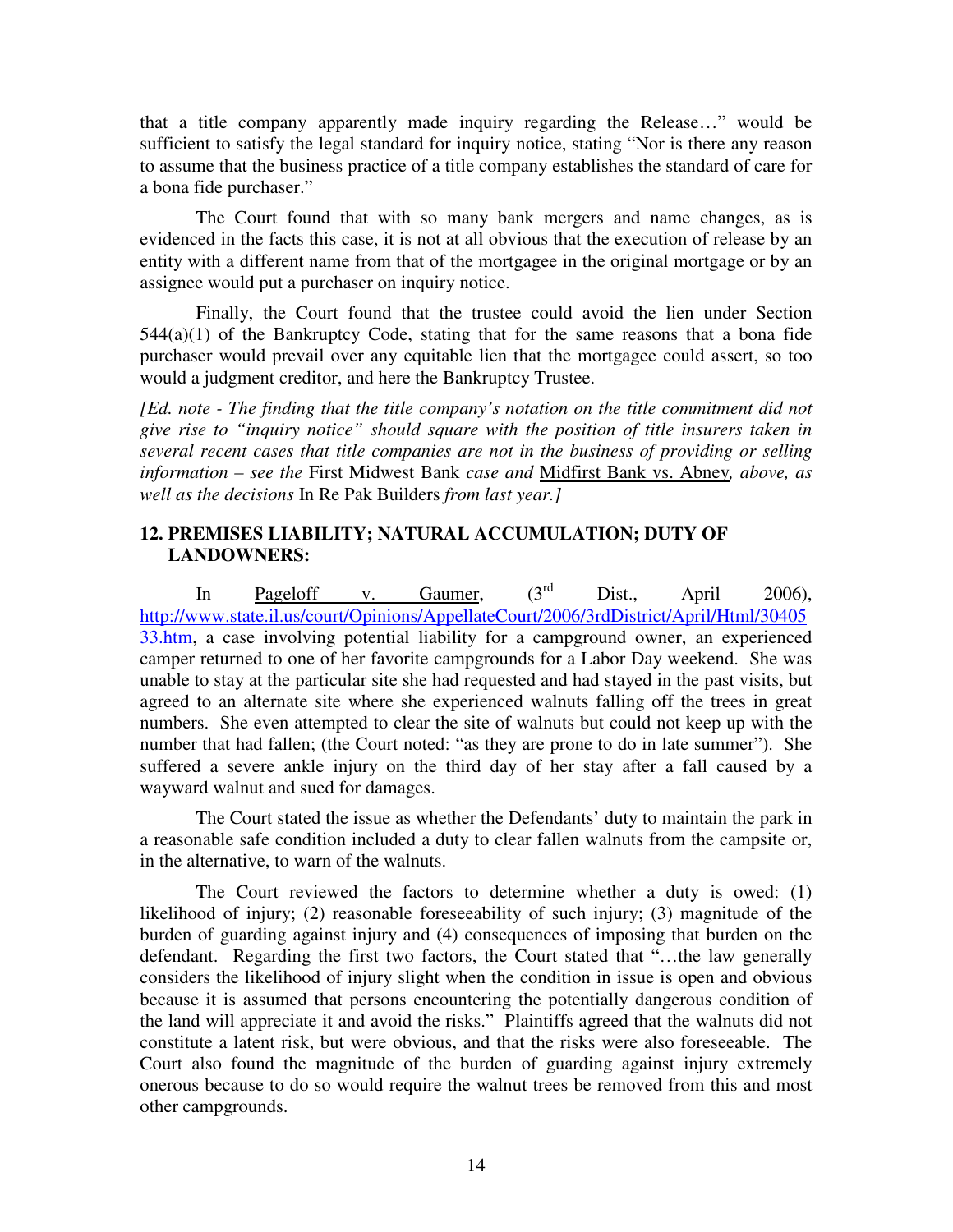The Court refused to apply the "natural accumulation rule" used in snow and ice cases, finding it would be "…no less onerous to require a landowner to remove all walnuts that fall from trees on his or her property than it would be to require all natural accumulations of snow and ice." The Court dryly observed: "Of course, defendants could cut down all of the nut-bearing trees and pave their property. That might make for a safer campground. Most likely one devoid of campers."

The Court found no duty to warn of the danger, stating that such a warning would tell campers what they already know about the risks of an uneven walking surface and therefore a potential trip and fall. The Court also rejected the Plaintiffs' argument that the walnut trees were "an integral component" of the campground's commercial enterprise, the walnuts were inseparable from the trees and therefore placed on the ground by Defendants, causing injury. The case authority cited by Plaintiffs was distinguished by the Court because they involved foreign substances actually placed upon the land, such as floor mats.

The Court found no duty on the part of Defendants that was breached and ignored therefore the Defendants' Assumption of Risk argument, while noting in passing that Plaintiffs clearly assumed any risks associated falling or fallen walnuts, and affirmed the trial court's grant of Summary Judgment in favor of Defendants.

*(Ed. Note: As the owner of a campground with lots of walnut trees in northcentral Arkansas, I was extremely relieved to read the Court's decision, and only might quarrel with one observation: It is much harder to remove walnuts than snow.)* 

### **13. REAL ESTATE BROKERS; RECOVERY DENIED AGAINST LENDER AND PURCHASER BASED ON MORTGAGE ELIGIBILITY LETTER:**

Suburban 1, Inc., d/b/a Re/Max Suburban v. GHS Mortgage, LLC, d/b/a Windsor Mortgage,  $(2^{nd}$  Dist., July, 2005), http://www.state.il.us/court/Opinions/AppellateCourt/2005/2ndDistrict/July/Html/204093 7.htm, involves a complaint filed by a Realtor against a lender alleging fraud and conspiracy in a failed real estate transaction resulting in the Realtor's loss of commission. George and Connie Jiang listed their residential property in Wheaton for sale with Suburban 1, and Karen and Douglas Sullivan made an offer to purchase the home. The Sullivan offer was contingent upon the sale of their existing home, however, and the Jiangs did not accept the offer but continued to list the property. Sullivan then made a second offer at a price \$5,000 over the Jiang's listing price and without the contingency relating to the sale of their home. The offer was still contingent upon Sullivan obtaining 90% mortgage financing, but accompanying the offer was a letter from Windsor Mortgage stating the Sullivans were pre-approved for the mortgage without requiring the sale of their existing home, subject only to final approval of their application and the appraisal of the Jiang's home. The Jiangs accepted Sullivan's second offer and then entered into a contract to purchase another home conditional upon the sale of their home to the Sullivans, with Suburban 1 to obtain a commission on that sale as well. The Sullivan's mortgage was not finalized within the contract period, and they requested first a seven day extension, and then a second seven day extension to obtain financing. The Jiangs refused the second extension request, terminated the Sullivan contract, as well as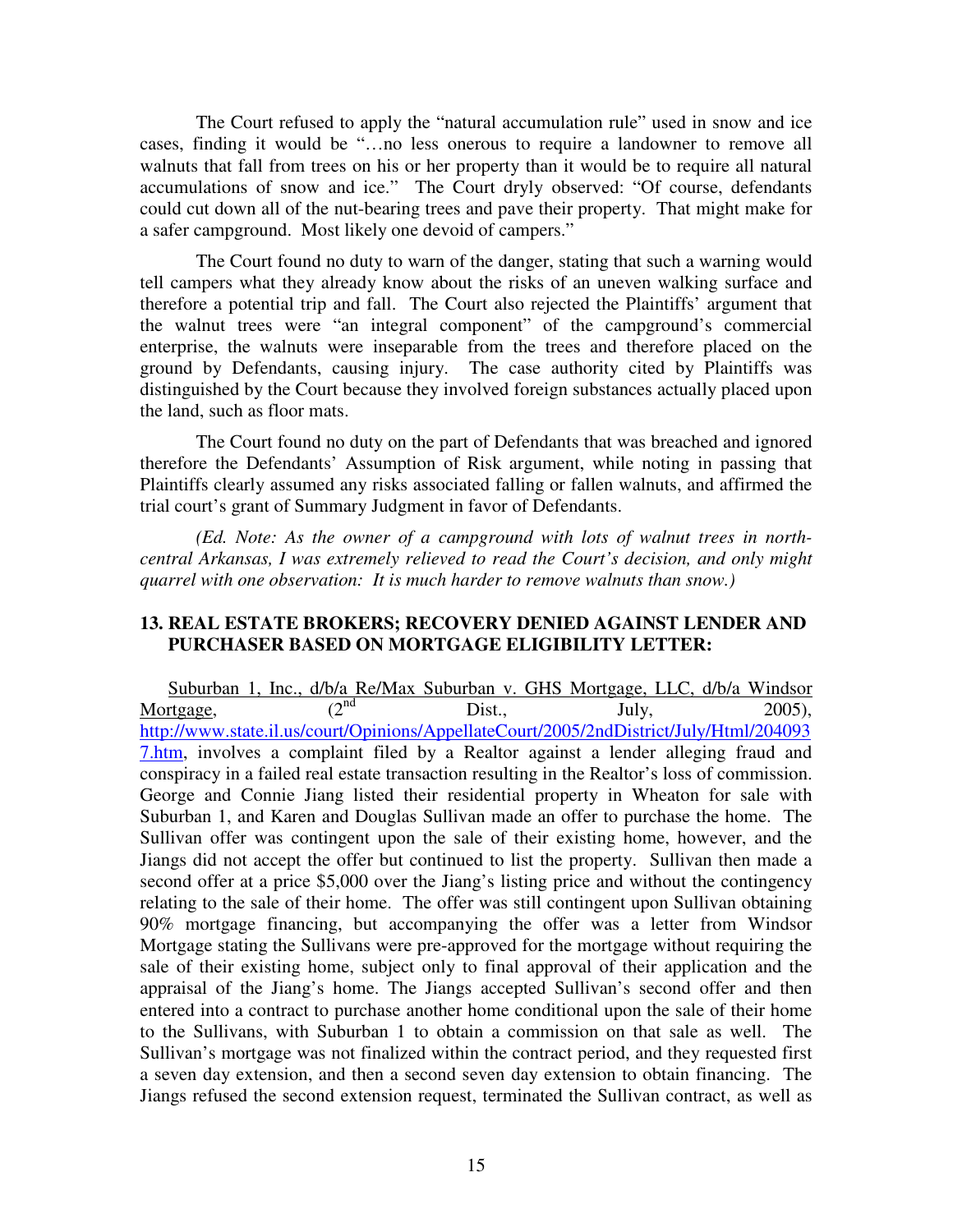their pending purchase contract, and removed their home from the market -- causing Suburban 1 to lose both commissions.

Casting about to find someone responsible, Suburban 1 sued Windsor Mortgage and the Sullivans in three counts, alleging common law fraud, civil conspiracy, and violation of the Consumer Fraud and Deceptive Business Practices Act against the lender. The trial court dismissed and the Second District affirmed on appeal.

The elements of common-law fraud are (1) a false statement of material fact; (2) the defendant's knowledge that the statement was false; (3) the defendant's intent that the statement induce the plaintiff to act; (4) the plaintiff's reliance on the statement; and (5) the plaintiff's damages resulting from reliance on the statement. Here, there were conclusory statements, but no facts alleged to establish that Windsor intended Suburban 1 to rely on the pre-approval letter or that it did so. The pre-approval letter was not directed to Suburban 1, and, if anyone was intended to be induced to act by the letter, it was the Jiangs not Suburban 1. Further there was no "reliance" by Suburban 1 in its conduct: "What Suburban 1 fails to understand is that these decisions (to accept Sullivan's offer and take their home off the market) were not Suburban 1's to make; they were entirely the Jiangs'…if anyone relied on defendants' allegedly false statements, it was the Jiangs and not Suburban 1." Using the same reasoning, the Court also affirmed the dismissal of the the Consumer Fraud and Deceptive Business Practices Act: "Suburban 1 failed to sufficiently plead that GHS Mortgage [Windsor] made statements with the intent to induce Suburban 1 to rely on its alleged deception. Rather, the allegations can be reasonably read to establish only that GHS Mortgage made the allegedly false statements to induce the Jiangs to rely on them." There also was no action for civil conspiracy because the cause requires two or more persons participate in an "unlawful act or a lawful act in an unlawful manner". Nothing done by either Sullivan or GHS {Windsor] Mortgage was unlawful or handled in an unlawful manner, and therefore Suburban could not establish a basis to recover in conspiracy.

### **14. REAL ESTATE CONTRACTS: ATTORNEY APPROVAL CLAUSES & GOOD FAITH MODIFICATION:**

The provisions of the contract and the facts are a little out of the ordinary in this, the most recent attorney modification case, but Barts v. Domanskis,  $(1<sup>st</sup> Dist., March, 2006)$ , http://www.state.il.us/court/Opinions/AppellateCourt/2006/1stDstrict/March/Html/10423 32.htm is a noteworthy cautionary tale to transactional attorneys nonetheless. Barts submitted an offer to purchase real estate to Van Domanskis. The parties met together with the Realtors and Van Domanskis' attorney to negotiate the contract terms; including an attorney modification provision which provided that the terms of the contract, except purchase price, closing date, and possession date, were subject to *good faith modifications* within three business days from the contract date. Within that period, (and although he had participated in the initial negotiation), Van Domanskis' attorney*,*  (whose name was Alexander Domanskis, a brother ??), wrote to request modification of the contract to delete items of personal property, increase the earnest money, shift the cost of the termite inspection from seller to purchaser, reduce the tax proration from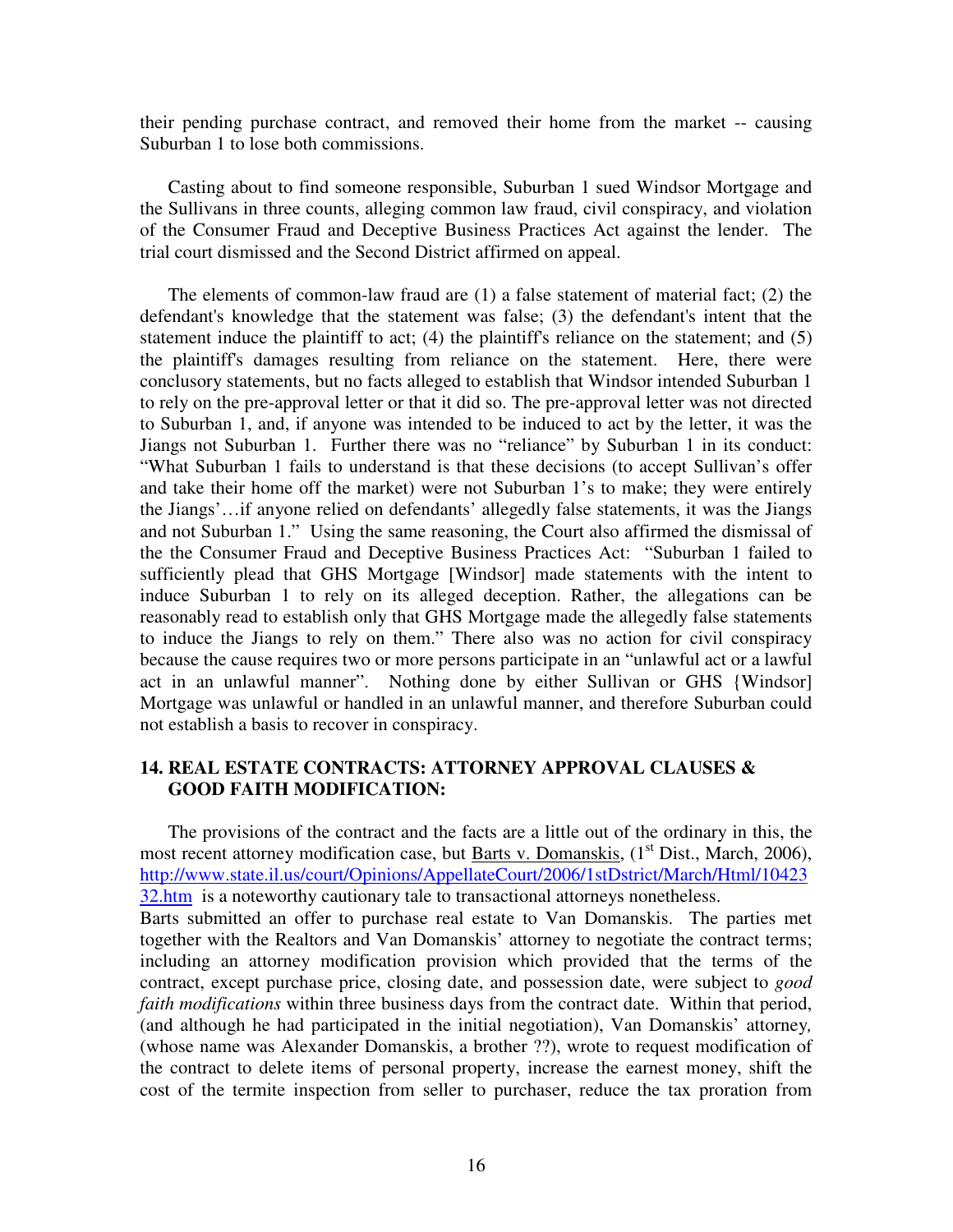105% to 100%, provide that the house and swimming pool were sold in their "as is" condition, and deleted the representation that all mechanical equipment would be in operating condition at the time of closing. Bart's attorney objected to the modification requests as not made in good faith, and argued that Domanskis' attorney's participation in the negotiation of the contract constituted an exercise of the right to modify at that time, rendering the subsequent attempt to modify inappropriate. The plot thickened when the Realtor, Blount, who had acted as a dual agent for Bart and Domanskis in their transaction was contacted by both Bart and his attorney about the status of the offer, and stated he was unaware of any other offers when, in fact, another offer was made by a purchaser who eventually purchased. Bart sued Van Domanskis for specific performance and Blount for breach of fiduciary duty. The trial court granted Van Domanskis' motion to dismiss and motion for judgment on the pleadings, holding that the modification letter sent by his attorney constituted a counteroffer under the attorney modification clause, which was bargained for and unambiguous, and that the modification was not in bad faith. The trial court also granted the Realtor's motion for summary judgment.

The First District reversed. A genuine issue of material fact existed as to whether the modification was in good faith. While the established law in Illinois is that execution of a real estate contract containing an attorney modification is a "conditional acceptance" subject to the possibility of modification, and exercise of the right to modify the contract within the period constitutes a counter-offer, the familiar cases relied upon by Van Domanskis here, (Olympic Restaurant, Groshek v. Frainey and Anand v. Marple), are inapplicable as precedent because "none of hem involved a contract with an express requirement of good faith in modifying the contract following its execution." Accordingly, the Court rejected that Seller's argument that *any* attorney modification triggered a counter-offer, and held that "To interpret the relevant provisions in the manner suggested by the defendants would strip all meaning from the words "good faith"…the circuit court erred in finding that the vendors modification constituted a counteroffer that was rejected because the existence of 'good faith' is virtually always a question of fact." While noting that the general rule is that it is not necessary for a party to state reasons when rejecting a contract because the attorney's right to disapprove a contract is a proper exercise of professional judgment, (see Olympic Restaurant), the general rule is inapplicable to contracts which limit such actions to a "good faith" exercise. Rejecting the notion that the participation of Van Domanskis' attorney in the initial negotiations somehow exhausted the right to modify , ("Nothing in the language of the modification clause limits the number of or sequence in which modifications can be made."), the Court held that the participation and conduct of the attorney were facts that were relevant to "good faith", especially given the "sequence of events" where Van Domanskis negotiated a contract with his counsel present, received a better offer thereafter, and attempted to modify the contract following the second offer.

The Court likewise rejected Van Domanskis' argument that a condition precedent, (the contract also contained a handwritten condition requiring the sale of an adjacent strip of land owned by Blount to Van Domanskis), to the enforcement of the contract had failed, and therefore the contract could not be specifically performed. Since Van Domanskis controlled the condition, he could not assert it as a basis for non-performance;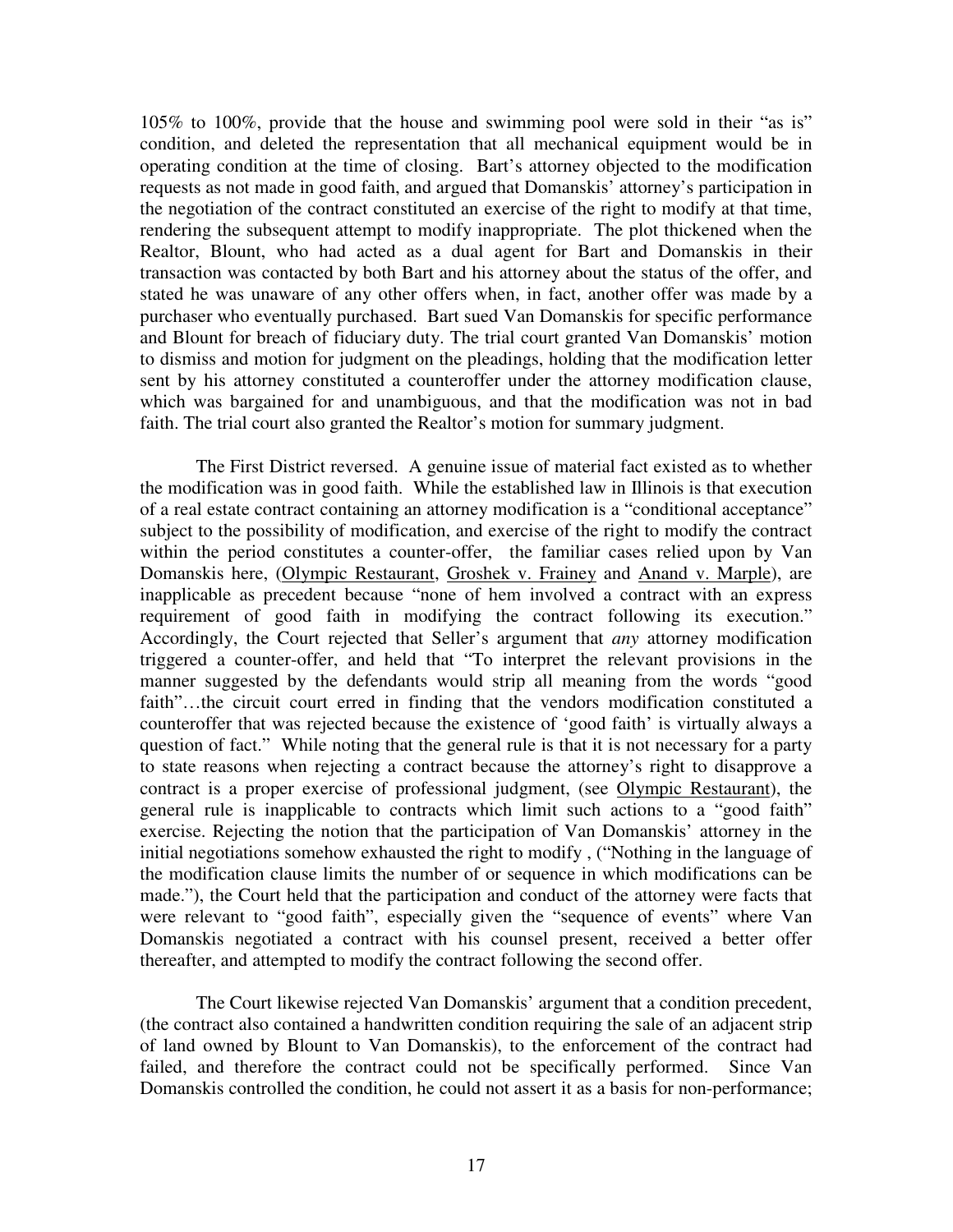"If one party directly causes the condition to fail, however, the contract may be fully enforced against the party; one cannot take advantage of his own conduct."

Finally, the Court reversed the trial court's ruling in favor of the Realtor on the issue of breach of fiduciary. While the facts seemed to confirm that Bart's inquiry of Blount about any competing offers came before the second offer was actually received, Blount's failure to advise Bart when he subsequently became aware of a competing offer, because he knew of Bart's desire for the information, violated his duty under the Real Estate License Act to disclose material facts concerning the transaction of which the licensee has actual knowledge. Holding that "a broker must in the exercise of the good faith required of a fiduciary, keep the principal informed on all matters pertaining to the subject matter of the agency, coming to the broker's knowledge, which are of advantage to the principal or which in any way affect the transaction and subject matter of the agency. ", and the issue is one of fact rather than law, the trial court's summary judgment in favor of the Realtor was reversed as well

#### **15. REAL ESTATE CONTRACTS; CONSUMER FRAUD AND BUILDER MISREPRESENTATIONS REALTING TO PROJECT:**

Distinctive Homes, Ltd. was a builder marketing residential real estate in Orland Park, Illinois between 1996 and 2000. During that period, according to a complaint filed by a number of owners who purchased homes in their development, Distinctive Homes and MGM Development, Inc. represented to them and other prospective buyers that they intended to construct a golf course on the adjacent property. In 2000, however, the adjacent property was rezoned for industrial use. The owners' suit alleged that the defendants abandoned the plan to construct the golf course as early as 1996, but continued to deceptively represent the golf course was going forward as part of their marketing, resulting in "unjust profits" to defendants and damages to plaintiffs. Throughout a number of motions and amendments, the defendants moved to dismiss, arguing that the allegations that they had abandoned the gold course plans were conclusory and insufficient to support a claim of "knowing deception" necessary for common law or consumer fraud. The Plaintiffs appealed the trial court's last decision dismissing their complaint pursuant to Section 2-615 of the Code of Civil Procedure.

The First District affirmed in Addison v. Distinctive Homes, Inc., (Sept., 2005), http://www.state.il.us/court/Opinions/AppellateCourt/2005/1stDistrict/September/Html/1  $040151$ .htm. In order to plead a cause for common law fraud, a plaintiff must allege  $(1)$ a false statement of material fact, (2) knowledge by the defendant (at the time made) that the statement is false, (3) intent that the statement induce the plaintiff to act, (4) reliance on the statement by the plaintiff, and (5) resulting damages. The complaint, to support the cause of action, must also plead particularly and with specificity the facts, including what representations were made, when they were made, who made them, and to whom they were made. In order to plead a cause for Consumer Fraud, a plaintiff must allege (1) a deceptive act or practice, (2) an intent that the deception be relied upon, and (3) that the deception occur in the course of trade or commerce. An omission or concealment of a material fact in the course of the trade or commerce is deceptive conduct under the Act.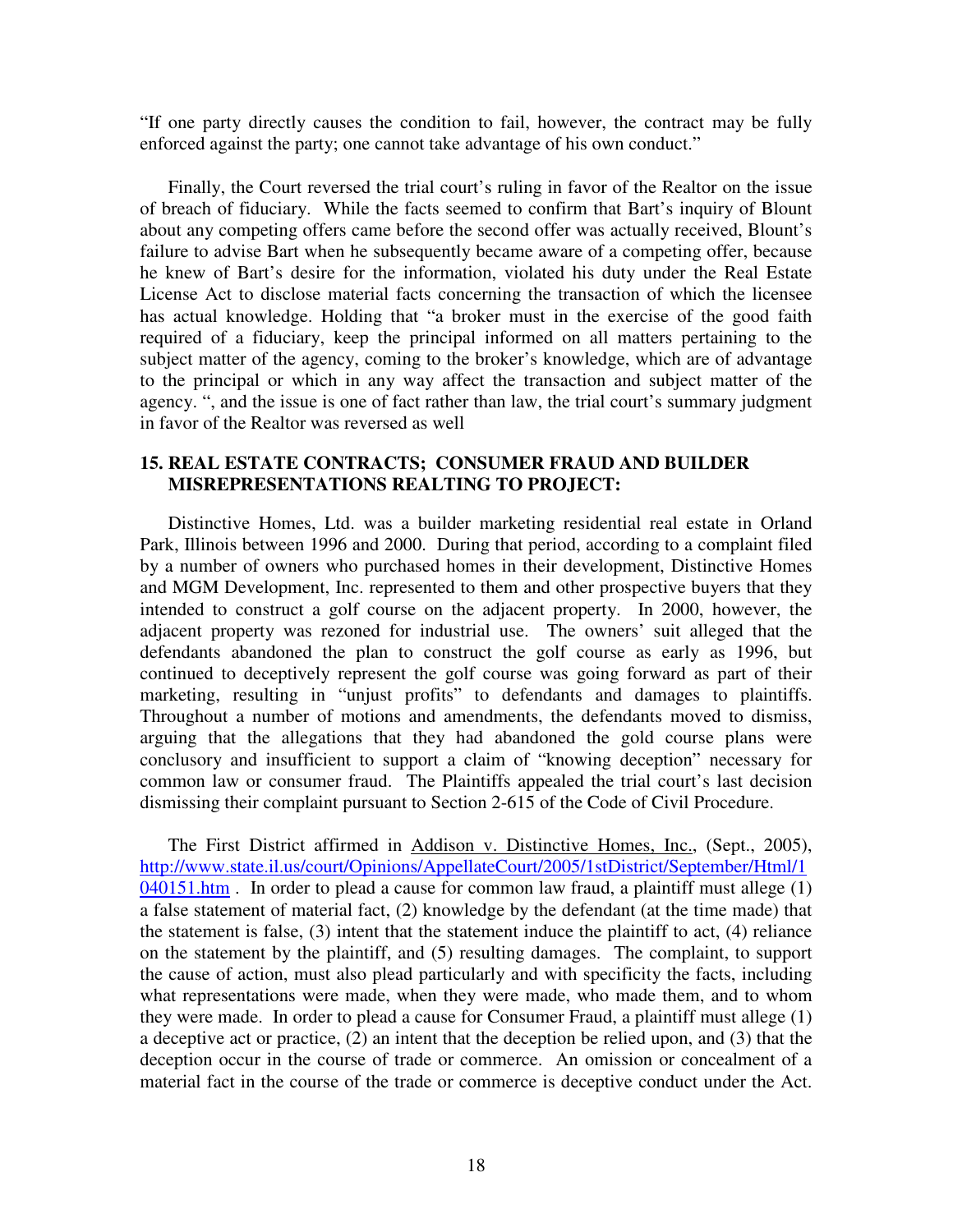A material fact is one which a buyer would reasonably rely upon in making a decision to proceed with a particular transaction.

Most importantly, however is the "timing" of the representation and the transaction. The fact concealed or omitted must be known to be so to the defendant at the time of concealment, the concealment or omission must occur in conjunction with the transaction, and proximately result in the damages complained of. Here, there were no allegations of facts in the pleadings as to exactly when the developers abandoned the golf course plans and when they knew that the course would not proceed. Plans for the development of the area submitted to the Orland Park Village Board in July, 1997, did not indicate whether or not there were plans for the golf course construction, and no definite time was stated as to when the representations relating to the course were made in the pleadings. There were a number of instances in which references were made to the possibility of the golf course construction by defendants, but each of those was accompanied by statements that the plans were still in the process and additional land needed to be acquired for the project. The exhibits attached to the plaintiff's various complaints failed to establish when the plans for the golf course were "abandoned"; only that the defendants were still considering the plan as late as May of 2000. In order to state a cause of action, the owners would have to allege that defendants knew, prior to the sale of each of the properties to them, that they had abandoned the golf course project, at that time, and the merely "vague assertions of fact as to exactly when the plans were abandoned, was conclusory and insufficient…to assert claims for common law fraud and consumer fraud."

#### **16. [REAL ESTATE] CONTRACTS: STRICT COMPLIANCE RULE; OFFER AND ACCEPTANCE; INTENT OF THE PARTIES; MINOR ERRORS:**

*(Ed. Note: Both Joe Fortunato and I thought this case particularly noteworthy, even thought not a "real estate contact, and each of us wrote a summary of the case. We thought you might enjoy reading our independent thoughts; sort of like "Siskle & Ebert"…I always thought Siskle's reviews were more like my own experience. You decide:)* 

#### *JOE FORTUNATO'S SUMMARY:*

The question of enforceability of a purported written agreement for the sale of an automobile dealership was central to the decision in the case of Finnin v. Lindsay, (3rd Dist., June 29, 2006) http://www.state.il.us/court/Opinions/AppellateCourt/2006/3rdDistrict/JuneAugust/Html/ 3050428.htm,

 After extensive negotiations and apparent verbal agreement on terms, Defendant's attorney's office sent to Plaintiff's attorney a revised agreement of sale that contained two errors that did not conform to the intent of the parties. The sales price was stated correctly in one place but erroneously in an exhibit, and also referred to the sale of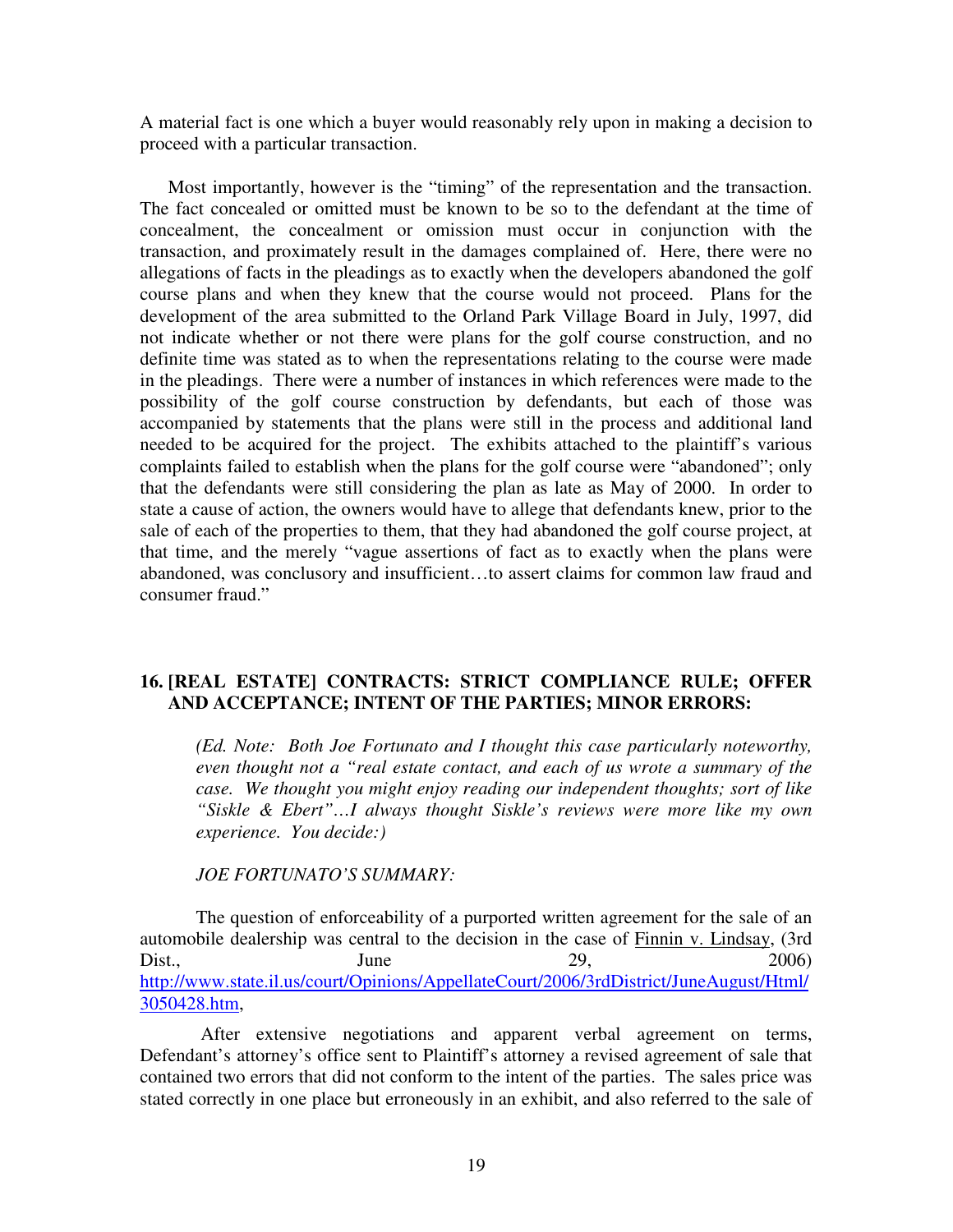goodwill (which had previously been incorporated into the agreement for the sale of stock). When the errors were discovered defendants' attorney requested that the draft be returned do it could be corrected, but Plaintiffs' attorney did not return the draft contract. Then the Defendant received another offer to buy the dealership. Plaintiffs then tried to change the draft to conform to the agreement and send it to the Defendant, but the Defendant refused to sign the corrected draft contract.

Plaintiffs sued, alleging breach of contract. Defendant's attorney, when deposed, admitted that the changes necessary were "minor" and "basically corrected the written agreement to conform with the intent of the parties." Plaintiffs argued that the changes were not significant or material changes but rather corrections of clerical errors, or in the alternative that the strict compliance rule should not be applied because Article 2 of the Uniform Commercial Code governed the transaction. The trial court denied relief, finding that Plaintiffs' corrections constituted a counteroffer and granted summary judgment to Defendant.

The Appellate Court refused to follow the law in other jurisdictions that a modification of an offer constitutes a counteroffer only if the modification is material. Rather, even though the changes were "…non-substantive, typographical modifications…" that were "…minor…" and "…apparently conformed to the agreement of the parties…" the court found that "…Illinois case law clearly mandates that any modification, however slight, prevents the creation of a valid contract. Plaintiffs' attempt to correct or modify the agreement formed a counteroffer that [Defendant] refused to accept."

The Court made short work of the UCC argument proffered by Plaintiffs, stating that article 2 governs the sale of goods between merchants. The case at bar involved the sale of investment securities (stock in Defendant's corporation), which are excluded from the definition of goods, and that the parties were not "merchants" as defined by Article 2.

#### STEVE BASHAW'S SUMMARY:

Contract formation and the "counter-offer" issue is presented in another context in<br>  $V = \frac{1 \text{ indsav}}{2006}$ Finnin v. Lindsay,  $(3^{rd}$  Dist., June, 2006), http://www.state.il.us/court/Opinions/AppellateCourt/2006/3rdDistrict/June/Html/305042 8.htm. Here, Finnin and his partners, McPherson and Wright, entered into negotiations with Lindsay to purchase his automobile dealership. The negotiations were over a number of months, involved attorneys throughout and resulted in a number of drafts and modifications of an agreement to purchase between March, 2002 and August 2002. A "few final changes" to the agreement were discussed between the attorneys on August 13, 2002, and a revised agreement was signed by Lindsay and sent by his attorney's legal assistance to Finnin's attorney. Upon receipt, however, Finnin's attorney noted that the previously agreed purchase price of \$1.1 million for the stock of the dealership was misstated as \$700,000, and there was a reference to another agreement for the sale of "goodwill" between the parties. When contacted by Finnin's attorney, Lindsay's attorney suggested that the agreement be returned and the corrections would be made. Before Finnin's attorney returned the document for correction, Lindsay telephoned Finnin and informed him that he had received another offer to purchase which he was going to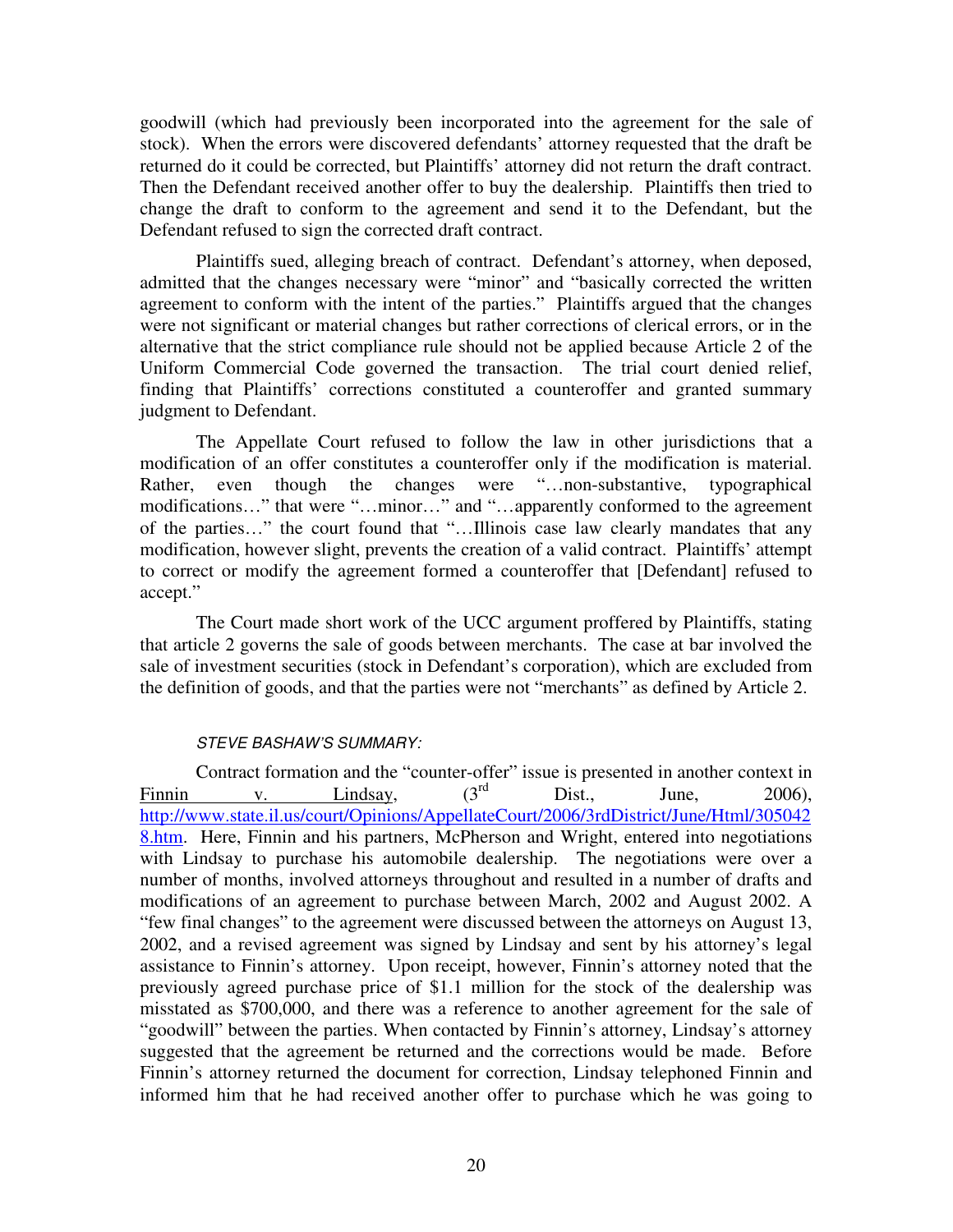pursue. Finnin's attorney, of course, thereafter corrected the agreement by striking out the incorrect purchase price and inserting the correct price, removed all references to the sale of goodwill and returned the contract to Lindsay's attorney with Finnin's initials on the corrections and signature. Lindsay refused to sell to Finnin and Finnin brought suit for breach of contract. Both parties moved for summary judgment. Lindsay argued that no contract was ever formed because the last corrections were "material modifications" that constituted a counter-offer. Finnin argued that the changes were not significant or material changes, but simple corrections of clerical errors and, the UCC provisions permitting an acceptance which is not in strict compliance with the offer should control here. The trial court granted summary judgment in favor of Lindsay.

The Third District opinion by Justice Lytton begins with the settled Illinois law that an acceptance must confirm exactly to the offer to form a contract, and that an acceptance requiring any modification or change in terms constitutes a rejection of the original offer and becomes a counter-offer that must be accepted by the original offeror before a valid contract is formed, citing the Illinois Supreme Case of Whitelaw v. Brady, (1954) 3 Ill2d 583, as recently applied by the Seventh Circuit in Venture Associates Corp. v. Zenith Data Systems, Corp.,  $(7^{th}$  Cir., 1993) 987 F. 429. Agreeing that the changes were minor and appeared to be in conformity with the agreement of the parties, the Court states "Nevertheless, Illinois case law clearly mandates that any modification, however slight, prevents the creation of a valid contract." (emphasis in original) "Plaintiffs attempt to correct or modify the terms of the agreement formed a counteroffer that Lindsay refused to accept." Specifically acknowledging that other jurisdictions hold that immaterial or minor differences or variances between offer and acceptance do not prevent formation of a contact and rejecting the argument that strict compliance may allow parties to "escape their obligations under the contract due to a mistake by the parties", the Court also noted that this was a "one time complex transaction" rather than the daily and continuous transaction of goods that occur on a daily basis in the marketplace and is controlled by the UCC.

[Ed. Note – this case will be appealed to the Illinois Supreme Court. Every day in the meantime, real estate practitioners will deliver "attorney's modification letters" which state that the modifications requested are not to be considered a "counter-offer". The effect of this language has long been questionable, but this case may give the Illinois Supreme Court a basis upon which to establish the law of the State of Illinois in all contract cases. See Finnin v. Lindsay below as well. ]

# 17. **REAL ESTATE CONTRACTS; PROMISSORY ESTOPPEL AS AN ALTERNATIVE VEHICLE FOR RECOVERY:**

In another failed real estate transaction, Dewitt, a would-be purchaser, sued Fleming, a would-be seller, in small claims court to recover the cost of a survey of the would-be seller's land in Dewitt v. Fleming.  $(5<sup>th</sup> Dist.,$  April, 2005). seller's land in Dewitt v. Fleming,  $(5^{th}$  Dist., April, 2005), http://www.state.il.us/court/Opinions/AppellateCourt/2005/5thDistrict/April/Html/50400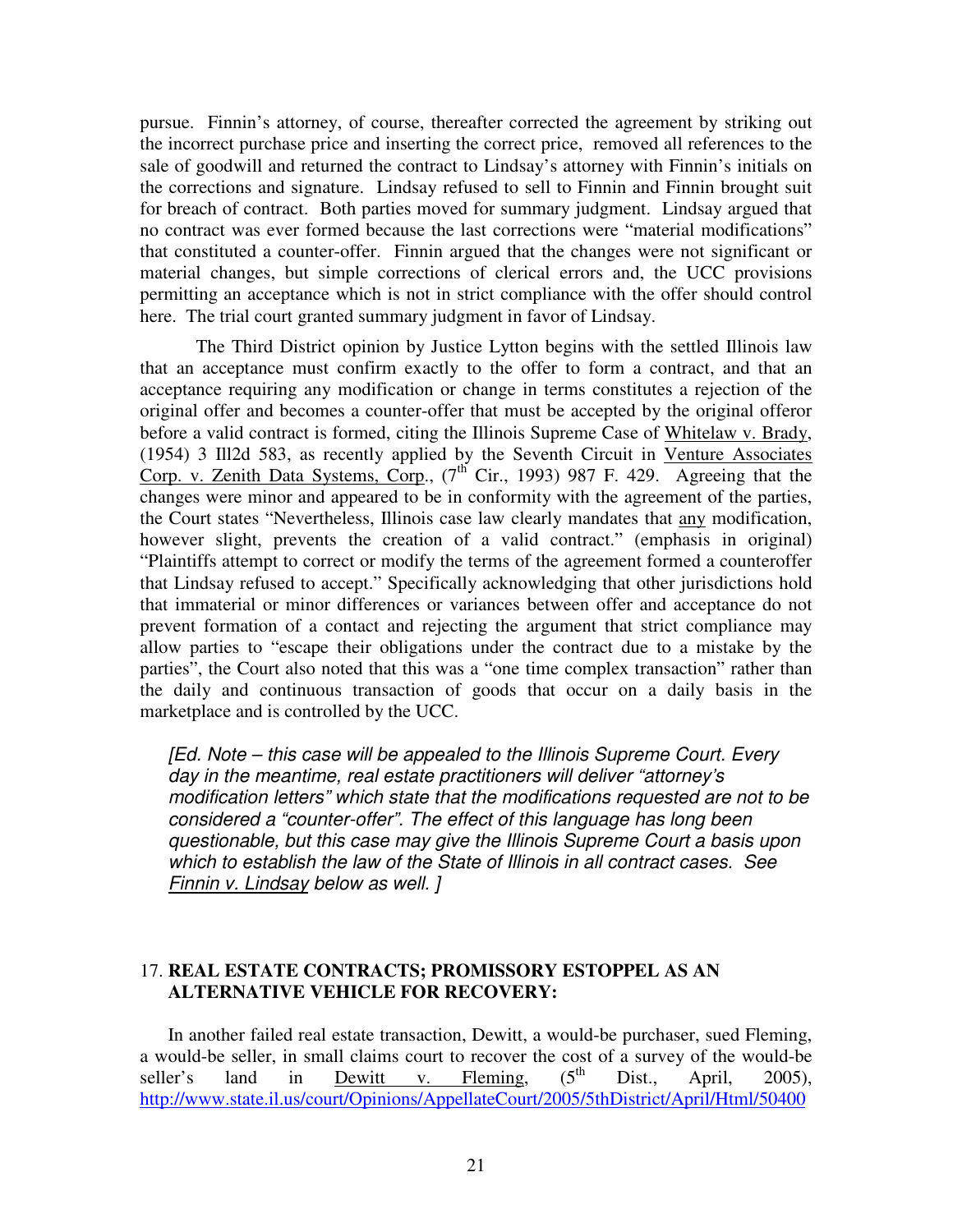16.htm. The complaint alleged that the parties entered into a verbal contract for the sale of Fleming's farm to Dewitt, and in reliance on the agreement Dewitt paid \$2,382.45 for a survey of the farm. Fleming thereafter refused to sell the property, and refused to reimburse Dewitt for the survey expense. Dewitt sued, and Fleming defended the suit by moving to dismiss Dewitt's claim based on the Statute of Frauds, asserting that the purported contract to sell was a verbal agreement and therefore unenforceable in any fashion. The trial court denied the motion to dismiss holding that "Plaintiff is seeking to recover the cost of a survey, not to enforce a contract to sell real estate, the latter being clearly barred by the [s]tatute of [f]rauds. The factual situation at this stage of the proceedings is not sufficiently clear for the purposes of a [s]ection 2-619 [(735 ILCS 5/2- 619 (West 2002))] motion to determine if this claim is barred by [section 2 of the Frauds Act (740 ILCS 80/2 (West 2002))]. Accordingly, the [m]otion to [d]ismiss is denied and the [s]tatute of [f]rauds shall be considered as an affirmative defense." At the bench trial, the court ruled again in favor of Dewitt and awarded judgment in the amount of the cost of the survey against Fleming stating: "Plaintiff is bringing an action for the cost of a survey which he obtained to purchase a 16.7[-]acre tract from Defendant for \$800 an acre. Plaintiff is not suing to enforce the oral agreement, so the action is not barred by the [s]tatute of [f]rauds. There was no contract to obtain a survey, so if the Plaintiff is to prevail, he must do so on the theory of promissory estoppel. The elements of promissory estoppel are: 1) a promise, 2) reliance on the promise which is reasonable, and 3) a detriment suffered by the party. In this case, Defendant promised to sell the tract to Plaintiff and stated that he had no objection to Tony Hard doing the survey; Plaintiff reasonably relied on that promise in obtaining the survey; and Plaintiff suffered a detriment when he had to pay for the survey but did not get to purchase the real estate."

 The majority opinion on appeal reversed, holding that "in Illinois promissory estoppel is available only as a defense (i.e., as a shield), not as a cause of action (i.e., as a sword), and therefore "is not a proper vehicle for direct relief", "cannot be properly pled as a cause of action.", "is meant to be utilized as a defensive mechanism-not as a means of attack", and "does not form the basis for a damages claim." The opinion relies upon the Court's own 2003 decision in EMS Development v. Dawson, and devotes most of the remaining reasoning to responding to the dissent by Justice Hopkins.

 The dissent candidly begins stating that "Because I firmly believe that those statements in EMS Development Corp. were not accurate statements of Illinois law when they were made, are not accurate statements of Illinois law now, and are contrary to the Illinois Supreme Court's opinion in Quake Construction, Inc. v. American Airlines, and because I firmly believe that the majority's holding in this case is contrary to the supreme court's opinion in Quake Construction, Inc., I respectfully dissent." The only authority relied upon in EMS Development Corp, Justice Hopkins notes is "That hornbook", D. Dobbs, Remedies ( $6<sup>th</sup>$  ed. 1984), "which was almost 20 years old when the court relief upon it", and he then proceeds to review the Supreme Court's ruling in Quake and Doyle v. Holy Cross Hospital , as well as "numerous Illinois appellate court opinions holding that a plaintiff can state an affirmative cause of action for damages based on promissory estoppel." The majority states that it, "unlike our dissenting colleague, [is] not convinced that the Illinois Supreme Court's opinions…directly contradict our holding in EMS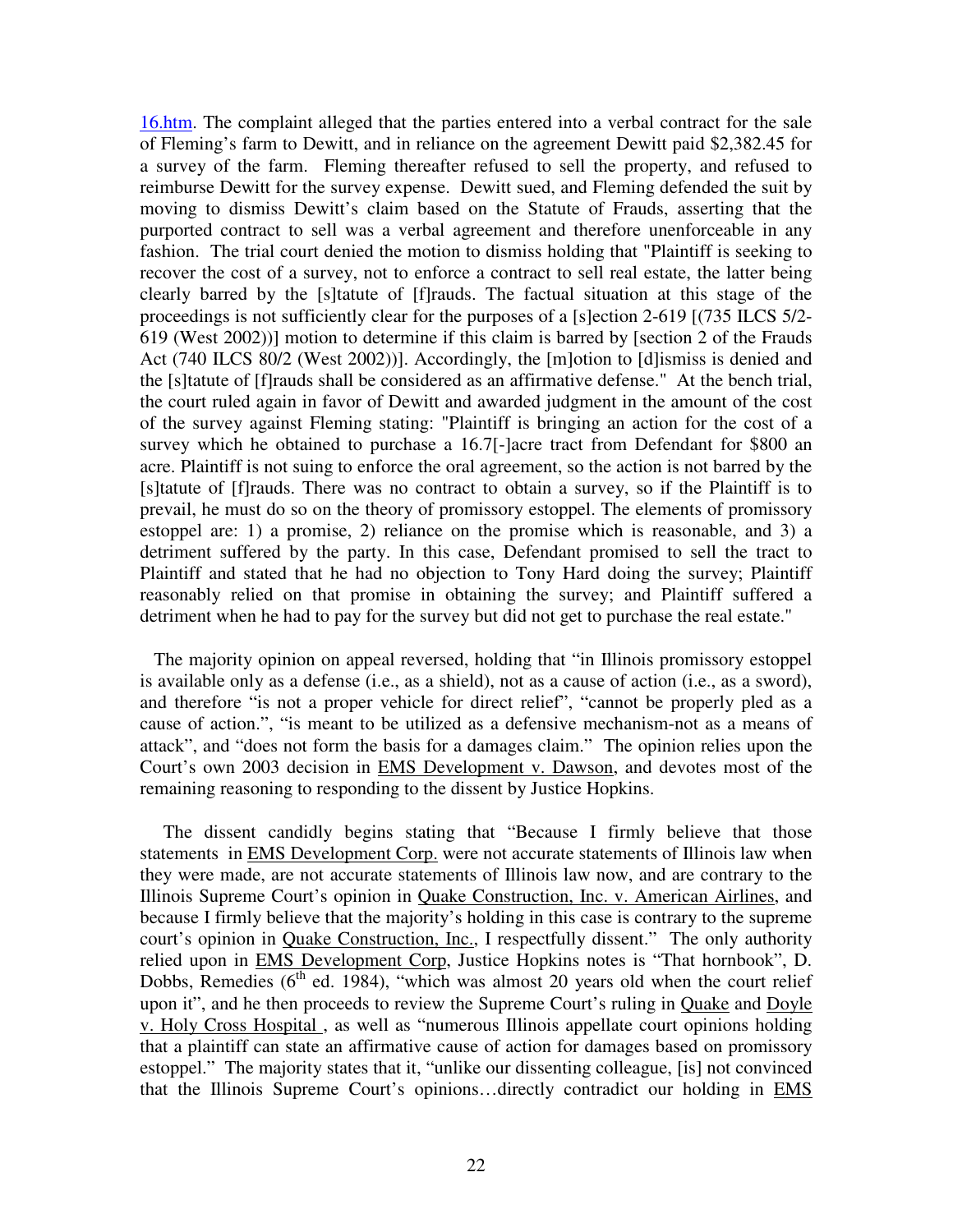Development Corp." It is clear that only the Supreme Court is going to clear up this disagreement on the law and determine whether promissory estoppel or detrimental reliance can be plead as a cause of action for damages.

### **18. REAL ESTATE CONTRACTS; SPECIFIC PERFORMANCE; SUFFICIENCY OF INSTRUMENTS; LAND TRUSTS:**

The first line of the opinion by Justice Wolfson of the Appellate Court for the First District, Second Division sends a clear message to the parties in the case of Hoxha v. La Salle National Bank, as Trustee u/t/a/dated July 23, 1958 as trust No. 21785 and Donna Forrest, (1st Dist., March 28, 2006), http://www.state.il.us/court/Opinions/AppellateCourt/2006/1stDistrict/March/Html/1051 419.htm,

The opinion begins: "The plaintiffs insist that the beneficial owner of certain real estate should be allowed to reach from the grave to require a subsequent beneficial owner to sell them the property." As enticing as this may be to estate planners and trust thoery, the opinion is actually more worth reading for its discussion of the elements of Specific Performance and implications land trust usage.

Plaintiffs alleged that the former beneficial owner (Doris Robbert) of a land trust contracted with them to sell certain residential property located in Chicago. The successor owner of the beneficial interest (Defendant Donna Forrest) was unaware of the alleged agreement.

Robbert had discussed during her lifetime selling the subject property to the Plaintiffs. Plaintiffs' property was adjacent to the subject property; Plaintiffs had made some repairs to the subject property and had collected rents for Robbert. The document claimed by Plaintiffs to constitute the contract to be specifically enforced stated:

"TO WHOM IT MAY CONCERN: Be it known that upon my demise, the residence …shall be sold to Roger of James Hoxha for …\$400,000.00…it is understood and agreed that any expenses incurred by the Hoxhas for the upkeep of the Property during my lifetime shall be reimbursed …Be it further known that for many years, the Hoxha family has been more than friends and are like family, and I love and appreciate them very much." The document was signed "Doris N. Robbert" and notarized.

The trial court found that the notarization actually took place several months after the date on the document, and one of the Plaintiffs admitted that the document was taken to a notary who did not notarized Robbert's signature at the time it was signed because her commission had not then been renewed. The notary refused to testify, asserting her Fifth Amendment rights. The trial court denied Specific performance, holding that the document was in effect a testamentary disposition that failed to satisfy the requirements regulating the making of wills.

The Appellate Court found the circumstances surrounding the creation of the document in question "suspicious" and that the signature was not authentic. The Court also noted that the plaintiffs had not signed the document, that the document did not acknowledge that the property in question was held in trust or direct the trustee to sell the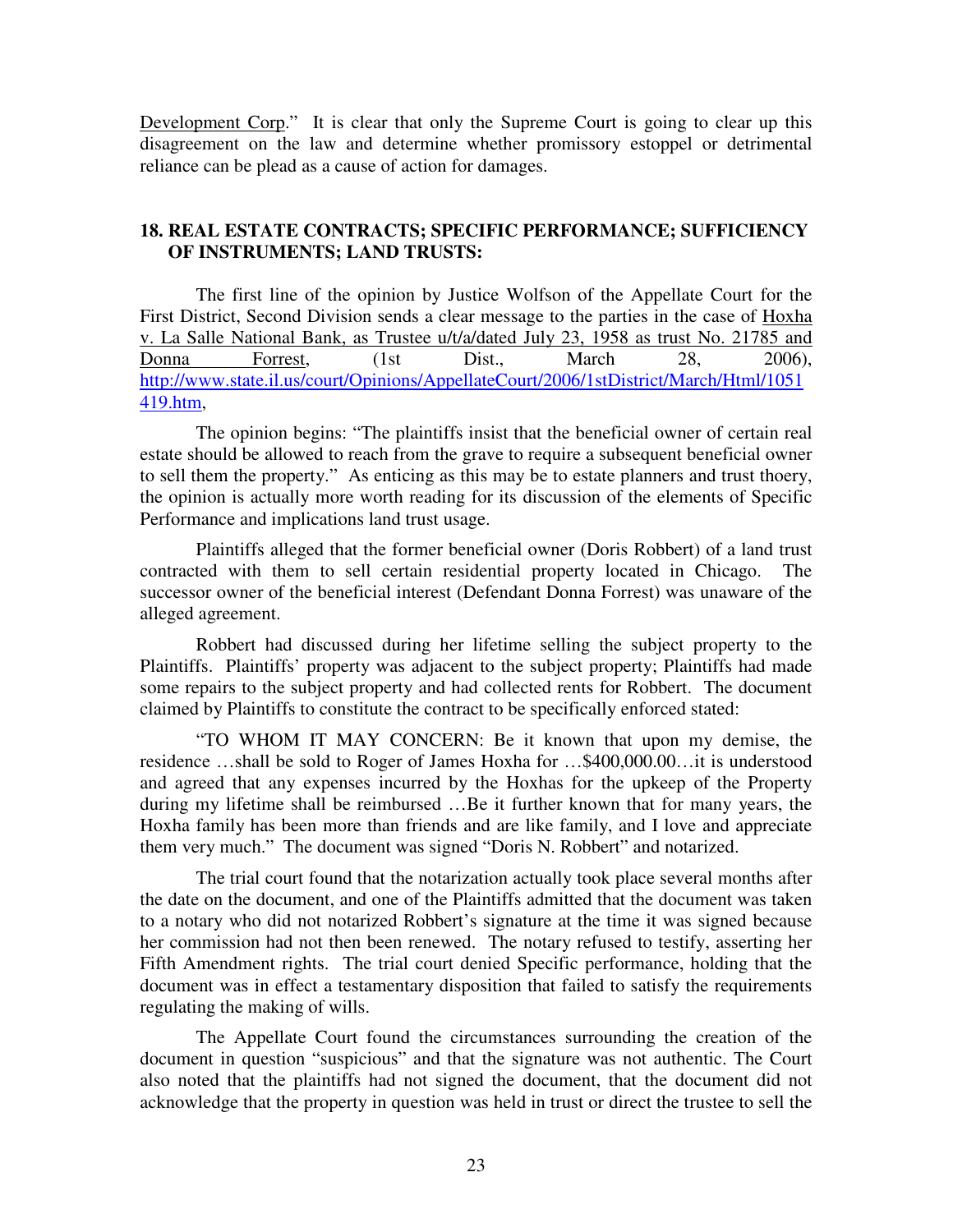property, that the fact that it was addressed "To Whom It May Concern" evoked a memo or letter rather than a contract and had other deficiencies.

The Court stated that the elements of Specific Performance were: (1) the existence of a valid, binding and enforceable contract; (2) compliance by the plaintiff with the terms of the contract and (3) failure or refusal of the defendant to perform his part of the contract. The Court found that the purported contract lacked specificity in that the terms must be clear, definite and unequivocal. Instead, the document lacked reference to the land trust, financing, defaults, warranties, notices, closing date and tenancy.

The Court next discussed the power of a beneficiary to sell property held in a land trust. The law in Illinois requires that a "…beneficiary must either explicitly or constructively exercise her power to direct the trustee; she cannot contract to convey title as if she were the owner of the property…If a beneficiary … deals with the property as if no trust existed and contracts as an owner to sell the property, the contract is void as being beyond the beneficiary's power to act." Further, the purported contract directs the property to be sold on Robbbert's death, but the land trust agreement provided only for her to sell the property without trustee approval during her lifetime. After Robbert's death she could not direct the successor beneficial owner to sell the property, for her power over the trust, like her interest in the trust *res*, passed to the successor beneficiary upon her death.

#### **19. SELF-STORAGE FACILITY ACT; CONSTITUTIONALITY AND CONSUMER FRAUD FOR NOTICE FAILURE:**

Although storage facilities are not the typical "real estate" most of us deal with, having clients who occasionally will have to store things in transit during a transaction or clients who use of storage facilities makes Hill v. PS Illinois Trust,  $(1<sup>st</sup> Dist., Sept. 2006)$ , http://www.state.il.us/court/Opinions/AppellateCourt/2006/1stDistrict/September/Html/1 054000.htm worth reading. The first notable thing about this case is the Illinois Self-Storage Facility Act (770 ILCS 95/1 et seq.), which authorizes the sale of personal property by a storage facility to satisfy a lien for non-payment of rent, has specific provisions about notice, redemption period, rights of bona fide purchasers, and distribution of surplus. Mr. Hill filed a two count complaint. The first count was a class action suit alleging the Self-Storage Facility Act violated his constitutional right to due process under the Illinois Constitution because his property was sold when his rent payments were overdue without notice to him under the Act. The second count was his individual cause against the storage facility under the Consumer Fraud and Deceptive Business Practices Act alleging unfair and deceptive conduct in selling his property without notice to him and refusing to return any surplus proceeds from the sale to him. The trial court granted the 2-615 motion to dismiss both counts of the complaint. The First District agreed as to the constitutional issue, but reversed on the Consumer Fraud count.

To support a constitutional attack based on due process, there must be "state action" in the violation. (It is also worth mention that Supreme Court Rule 19 requires that notice of the appeal be given to the state agency or Attorney General whenever a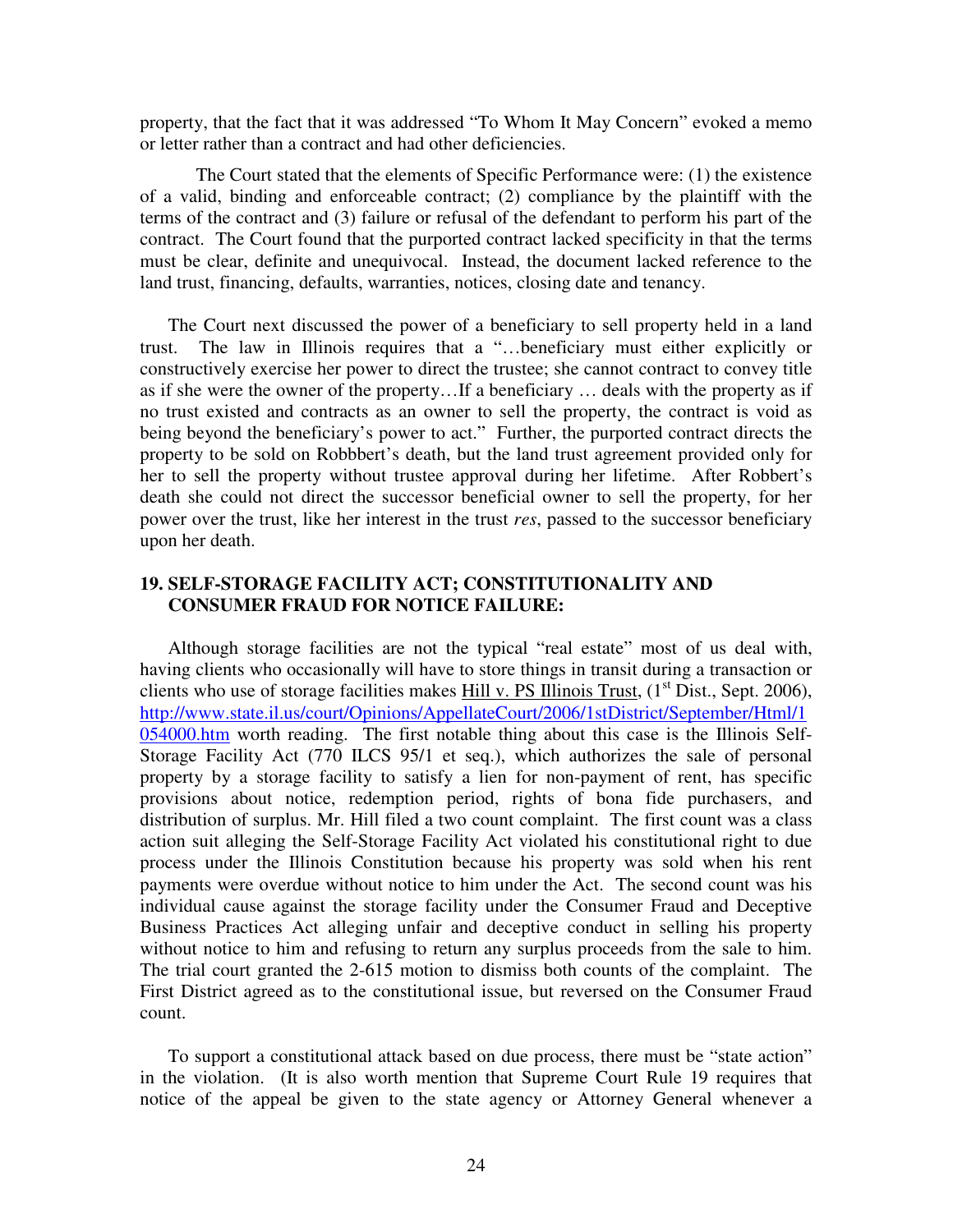challenge is brought to the constitutionality of a statute, ordinance or regulation. This was apparently not done here, and noted, but not relied upon here, although the "ripeness for consideration is dubious". ) Here, Mr. Hill alleged that the "state action" consisted of the fact that the storage facility acted pursuant to the procedure set forth in the act, and that the "requisite state action necessary to support a claim under the Illinois due process clause" was the "authorization" of the defendant's conduct in the sale by the statute. The Court rejected this argument noting that the United States Supreme Court decisions relating to "state action" in 14<sup>th</sup> Amendment and Section 1983 cases have all required "overt, significant assistance by state officials". That level of "overt" involvement occurs "when the state, by its law, has compelled the act", but does not arise when a statute permits conduct. Further, the mere fact that a business is subject to state regulations does not convert its action into that of the State unless "there is a sufficient close nexus between the state and the challenged action of the regulated entity so that the action of the latter may be fairly treated as that of the State itself." The "Private use of statesanctioned private remedies or procedures does not rise to the level of state action" without "overt, significant assistance of state officials.

Perhaps more interesting to less academic-types is the second, shorter analysis of the law of the Illinois Consumer Fraud Act. Here, the First District reverses the trial court's dismissal of Mr. Hill's claim for unfair conduct under the Act. Noting that the Complaint alleged the storage facility may violated the Consumer Fraud Act's prohibition against unfair practices by (a) failing to provide the statutorily required notice of the sale under the act, (b) failing to inform him of the result of the sale or acknowledge that it was required to return any surplus to him at his request, and (c) selling the property without giving his the opportunity to redeem the property, the Court held that this was held to be sufficient to state a cause of action under the Act for "unfair conduct". (Does that raise any concerns or new thoughts about other arenas in which creditors fail to provide sale notices ???)

#### **20. STATUTE OF LIMITATIONS; NONPAYMENT OF HOME IMPROVEMENT CONTRACT DISTINCT FROM SUIT AGAINST CONTRACTOR :**

A general contractor brought suit to recover the cost of removal and repair of the defendant/homeowner's roof in Prate Installations, Inc. v. Thomas, (2<sup>nd</sup> Dist., January 2006),

http://www.state.il.us/court/Opinions/AppellateCourt/2006/2ndDistrict/January/Html/205 0534.htm. The Thomas' defended by moving to dismiss the complaint as time barred pursuant to Section 2-619. The trial court agreed and granted the motion. On appeal the Second District reversed.

The apparently "competing" statutes of limitation are 735 ILCS 13-206, which provides for a 10 year limitation period for actions on written contracts generally, and 735 ILCS 13-214(a), which provides for a four year period during which a suit must be brought relating to "actions based upon tort, contract or otherwise against any person for an act or omission of such person in the design, planning, supervision, observation or management of construction, or construction of an improvement to real property."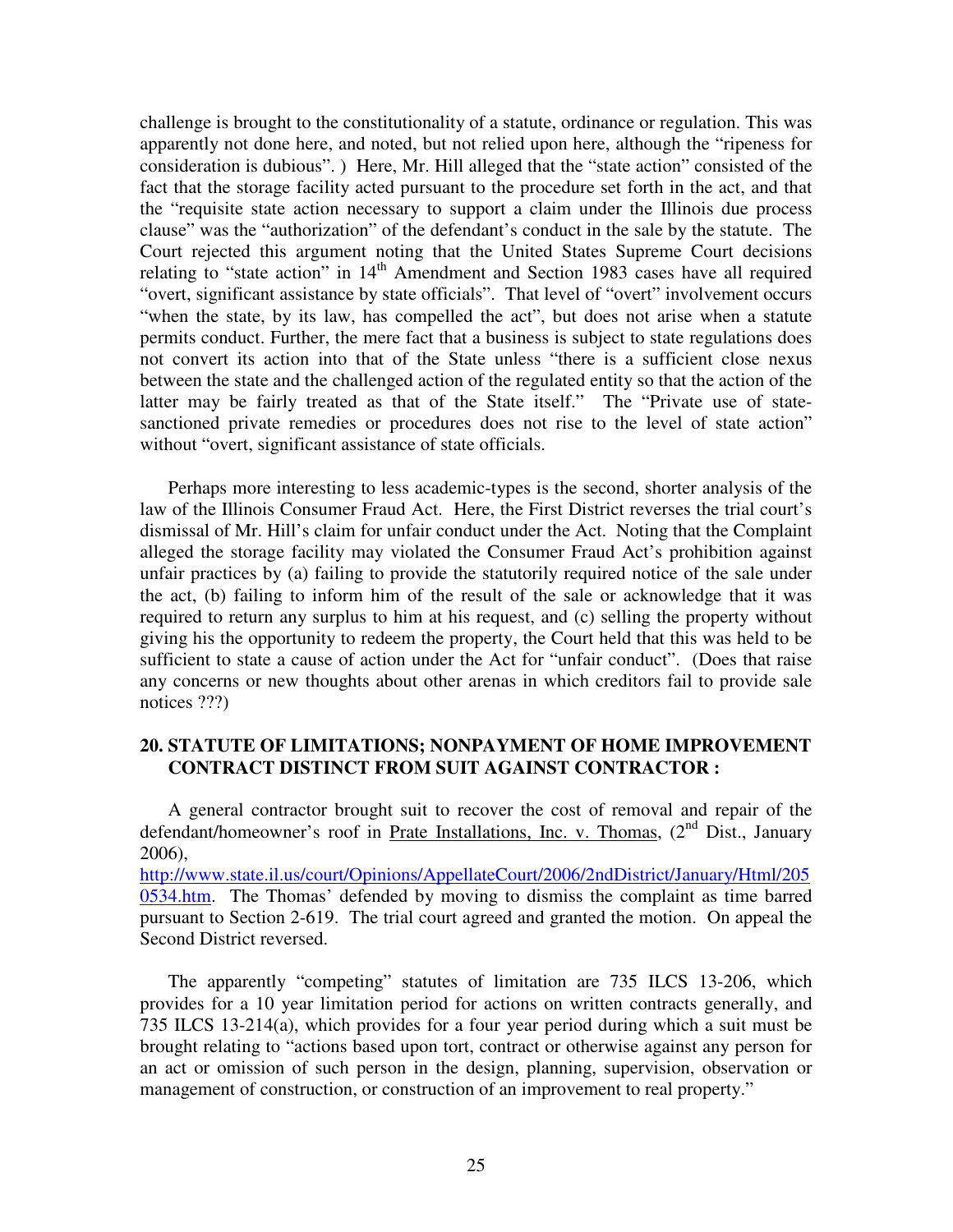The Appellate Court was not fooled by the Defendant/homeowner's fancy footwork with the statute of limitations. Noting that "Defendants are being sued for their alleged failure to pay a bill rather than for their act or omission in the construction of an improvement to property", the Appellate Court found that the Defendant/homeowners were not within the class defined by the statute; i.e., the Plaintiff, not the defendant, were engaged in the activity covered by the statute's four year limitation, and therefore Defendant could not invoke the limitation. The Defendant/homeowners were not being sued for any act or omission on their part in "a construction-related activity" covered by Section 214(a). The suit was against the Defendant/homeowner for non-payment of a written contract, which has a ten year limitation period.

#### **21. TAX DEEDS; NOTICE TO MORTGAGEE AND PUBLICATION NOTICE:**

Green Tree Financial Servicing brought a petition to vacate the tax deed issued in H&H Investments v. Green Tree Servicing, 837 N.E.2d 947, 297 Ill.Dec. 496 (3d Dist. Oct.  $2005$ , http://www.state.il.us/court/Opinions/AppellateCourt/2005/3rdDistrict/October/Html/304 0777.htm, alleging that it did not received notice of the petition from H&H Investments prior to the issuance of the deed. The trial court granted Green Tree's petition and vacated the deed, finding that H&H Investments had not given it notice as required by the Property Tax Codes, 35 ILCS 200/22-5. The Majority Decision by the Third District affirmed, but Justice McCade concurred in part and dissented in part.

The record in the trial court contained a purported certificate of publication from the newspaper in which H&H alleged it published notice, but the certificate was not completed by the publisher, was not signed, verified, or notarized, and there was no copy of the publication notice attached. Additionally, H&H's only attempt to provide notice to Greentree of the sale prior to the publication was to send certified mail to the lender at its office in St. Paul, Minnesota; the address set forth on the recorded mortgage. This was despite the fact that Greentree had a registered agent for service within the state of Illinois, and the agent was listed with the Illinois Secretary of State.

Section 22-10 of the Property Tax Code requires that a tax sale purchaser must provide written notice of the sale and the date the redemption period expires to the owners, occupants, and all parties interesting in the property. The purchaser must also publish notice in a local newspaper for three successive weeks pursuant to Section 22-15. Common law in this area mandates strict compliance with the notice provisions, and while tax deeds are generally uncontestable except by direct appeal, where there is a defect in notice, a deed will be vacated upon petition. The Court found H&H Investment's argument that it could comply with the notice provisions of the Property Tax Code by a mailing its notice to the mortgagee's address on the mortgage unpersuasive; especially considering that a registered agent was available. 735 ILCS 5/2- 204 provides for service of process on corporations by their registered agent, and H&H Investment's failure to discover and serve Greentree's agent was not the "diligent inquiry" required to support the issuance of a tax deed. The further failings of the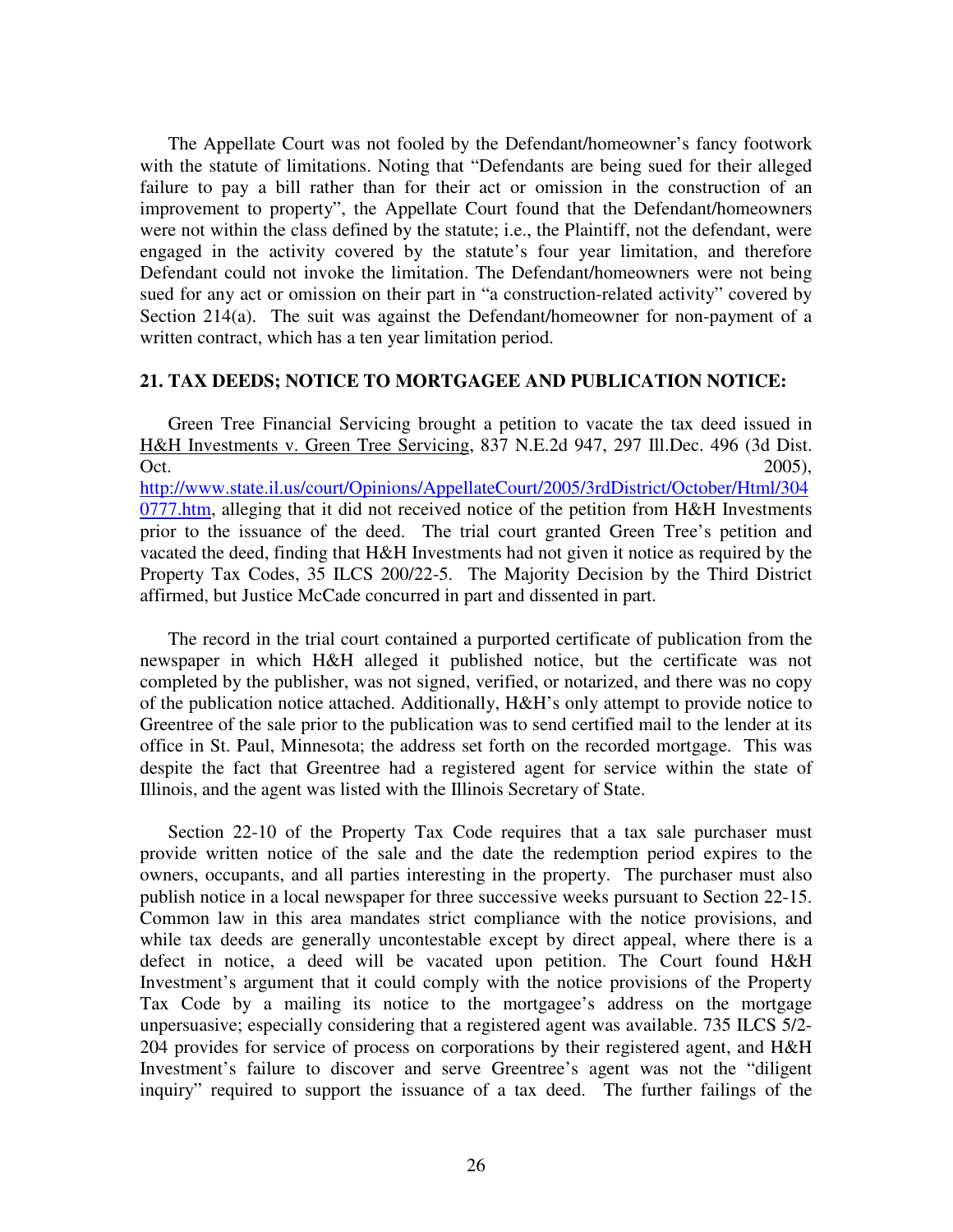purported certificate of publication to set forth a copy of the notice published, a certificate that the newspaper met the requirements of the Code of Civil Procedure, (715 ILCS 5/1), that it was not signed by the publisher, and appeared to have been filed with the trial court clerk three months after the tax deed was issued, all formed a basis for the Court's opinion affirming the trial court's order vacating the deed.

Justice McDade's dissent turned first on law that a certificate of publication is merely prima facie evidence of publication, and that testimony from the publisher could have provided sufficient evidence relating to the proper publication notice. Secondly, the dissent noted that Green Tree went through "multiple name changes [which] might be subterfuge for avoiding notice when it failed to pay its taxes." Most importantly, however, Justice McDade disagreed with the majority's ruling on the mailing of notice to Greentree's Minnesota office. Noting that "Green Tree does not claim that the address to which H&H Investment mailed notice was not one of its offices or a place where it was doing business. The majority does not cite, nor do I believe exists, any authority that a corporation's sole residence is the office of its registered agent."

#### **22. TITLE INSURANCE AND THE MOORMAN DOCTRINE; AN UPDATE:**

The First District's decision in First Midwest Bank v. Steward Title, (1st Dist., January, 2005), 355 Ill.App.3d 546, 355 Ill.App.3d 546, 823 N.E.2d 168, 291 Ill.Dec. 158 (1st Dist. Jan. 2005) http://www.state.il.us/court/Opinions/AppellateCourt/2005/1stDistrict/January/Html/103 3248.htm, reported earlier this year dealt with to the question of the applicability of the Moorman doctrine to insulate Stewart Title from liability for negligent misrepresentation in the course of its business as a title insurance provider. There the Court, after noting that although the Moorman bars tort recovery for purely economic loss where there is a remedy in contract, (i.e., and action on a title insurance contract), there is exception where one, who is in the business of supplying information for the guidance of others in their business transactions, makes negligent misrepresentations; such as accountants, banks providing credit information, aircraft, inventory and termite inspectors. The majority decision in First Midwest Bank refused to follow the Second District decision in Notaro Homes v. Chicago Title Insurance Company, 309 Ill.App.3d 246, 722 N.E.2d 208, 242 Ill. Dec. 719 (2d Dist. 1999), holding that an exception to Moorman applies to title companies issuing a title commitment because they are in the business of supplying information. Here, in First Midwest Bank, the Court holds that the essence of the business of a title insurance company is accepting a risk in return for the payment of premiums, not supplying information: "The issuance of a title commitment is not a sale of information concerning the state of title."

Thereafter, in June, 2005, the United States District Court came to the same conclusion in First Magnus Financial Corp. v. Dobrowski, (N.D. Il., June 2, 2005), 387 F.Supp.2d 786. First Magnus brought suit for multiple claims arising out of a real estate transaction for which they provided financing against the mortgagors, mortgage brokers, appraisers, and title companies, alleging fraud. At the closing, Guaranty Title, as an agent for Alliance Title, issued a title commitment to First Magnus to insure its first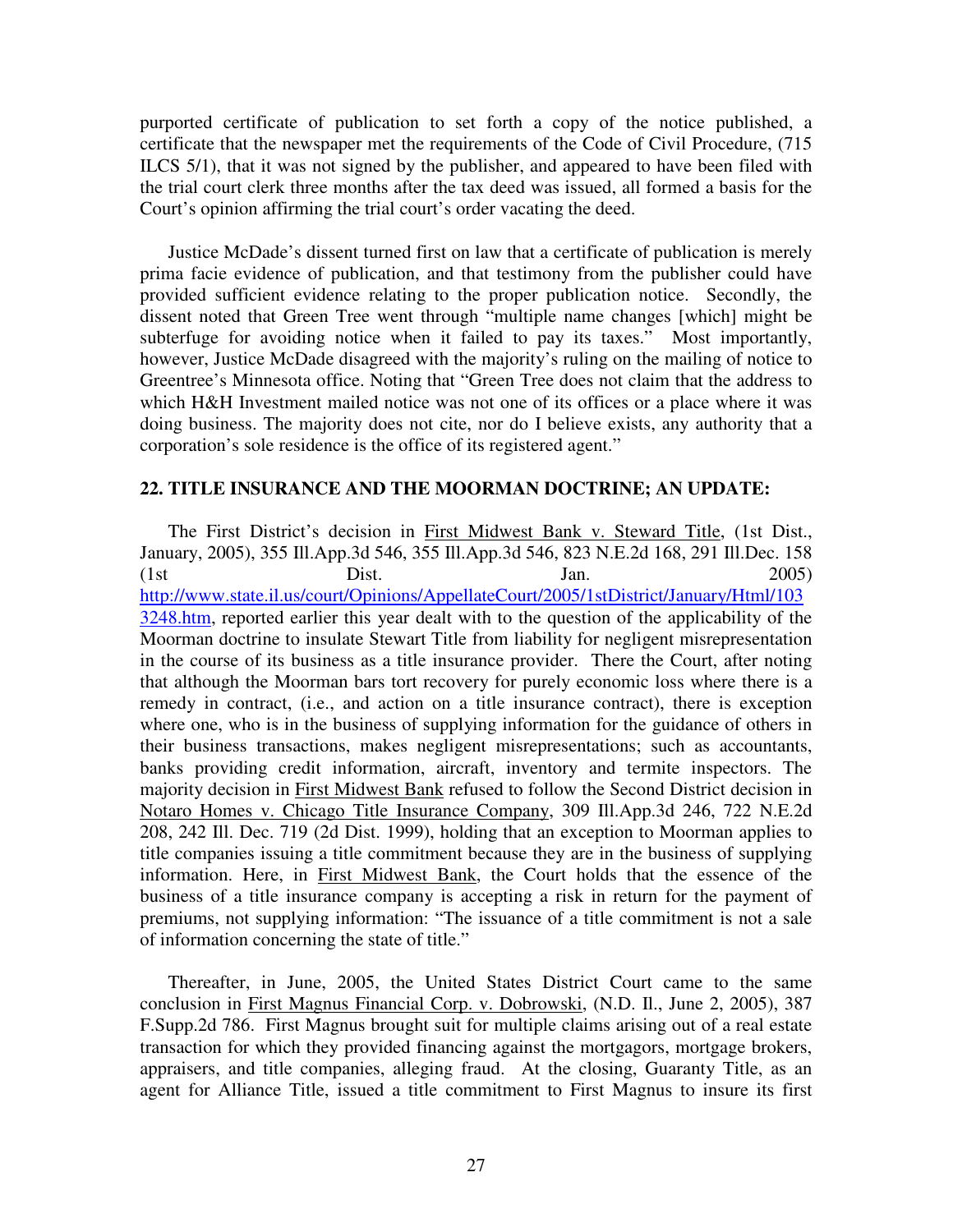mortgage of \$175,000, on the property at 1216 South Avers, Chicago, Illinois, made by Mykolai Ponchko in the course of purchasing the property from Leszek Dobrowski and his co-owner. Ponchko never made a mortgage payment, and inspection of the property by First Magnus' servicer after closing revealed that Ponchko did not live at the property, that City of Chicago inspectors had reported the building vacant, open and in disrepair continually for over four years, and that the city had recently demolished the two flat building that had been located there. Further investigations also revealed that Dobrowski did not own the property at the time of the closing to Ponchko, but had previously conveyed title by quitclaim deed to an investment corporation, Heritage Unlimited, Inc. One of the numerous counts in the complaint which First Magnus filed against the various parties was that the title companies had negligently misrepresented that the title to the property was in Dobroski's name in their commitment, resulting in their loan losses. The title companies responded that under the Moorman doctrine, they could not be responsible in tort for First Magnus' purely economic loss. First Magnus argued in response with the exception to the Moorman doctrine relating to negligent misrepresentations made by those in the business of supplying information for the guidance of others in their business transactions applied.

The Decision by Senior District Judge Moran begins by noting that the Illinois Supreme Court has not yet addressed the conflict between the Second District holding in Notaro Homes v. Chicago Title and the more recent First District holding in First Midwest Bank v. Steward Title, but concludes "We find the court's reasoning in First Midwest Bank persuasive and apply its holding in this case….an insurance company's product is not information, it is insurance." While a title commitment may provide information about the nature of the title, the primary "product" being sold is insurance, not information, and the title commitment is "ancillary to the insurance company's business" Even considering the Illinois Title Insurance Act, (215 ILS 155/1 et seq.), and its regulation of the abstracting, searching and examination of titles, the Court reasons that the information gathering and providing of title is secondary to the issuance of insurance based on those activities.

The decision in First Midwest Bank v. Steward Title is currently pending appeal before the Illinois Supreme Court. In an article appearing in the Chicago Daily Law Bulletin on November 18, 2005, entitled "Lender's recourse turns on role of title insurer", staff writer Brian Mackey noted that at oral argument, Supreme Court Justice Robert R. Thomas directly asked if the information contained in a title commitment is properly viewed as providing information relied upon by the parties to the transaction, or simply ancillary to the main purpose of the issuance of title insurance for the completed transaction. The attorney for First Midwest argued that the title commitment is the documented information that everyone relies upon walking into a closing to determine the status of the title to real estate. "Its not just for the purpose of the insurance company, its for the purpose of everybody in the transaction knowing whether you can proceed." The title company, of course, argued otherwise; that the primary purpose of the title commitment is to lead to the issuance of a title insurance policy as a "product". This decision should be coming down in the near future, and certainly one worthy of review and study.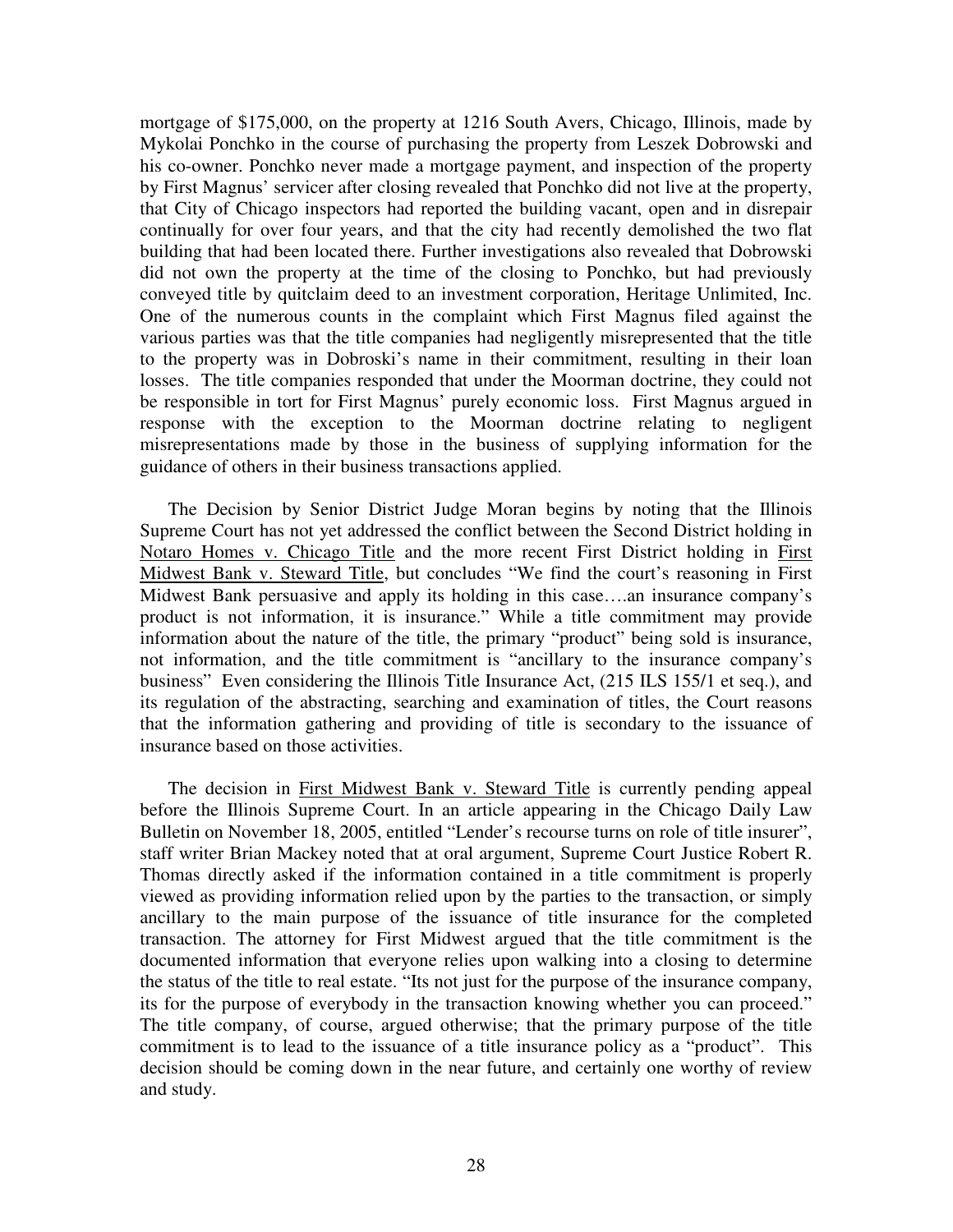#### **23. TITLE INSURANCE AND THE MOORMAN DOCTRINE; THE FINAL STATEMENT:**

At the time of the last edition of this case law update, the First District's decision in First Midwest Bank v. Steward Title, (1st Dist., January, 2005), 355 Ill.App.3d 546, 823 N.E.2d 168, 291 Ill.Dec. 158 (1st Dist. Jan. 2005) http://www.state.il.us/court/Opinions/AppellateCourt/2005/1stDistrict/January/Html/103 3248.htm, was still pending appeal and, as of then, was undecided by the Illinois Supreme Court. Senior District Judge Moran of the United States District Court had come to the same conclusion as the First District on the issue of the application of the Moorman Doctrine to title insurance providers in First Magnus Financial Corp. v. Dobrowski, (N.D. Il., June 2, 2005), 387 F.Supp.2d 786. While noting that the Illinois Supreme Court had not yet addressed the conflict between the Second District holding in Notaro Homes v. Chicago Title and the more recent First District holding in First Midwest Bank v. Steward Title, Judge Moran prophetically concluded that "We find the court's reasoning in First Midwest Bank persuasive and apply its holding in this case….an insurance company's product is not information, it is insurance."

In January, 2006, the Illinois Supreme Court spoke definitively, First Midwest Bank v. Stewart Title Guaranty Co., (January, 2006), http://www.state.il.us/court/Opinions/SupremeCourt/2006/January/Opinioins/Html/10016 2.htm, holding that while a title commitment may provide information about the nature of the title, the primary "product" being sold is insurance, not information, and any "information" contained in the title commitment is "ancillary to the insurance company's business" Even considering the Illinois Title Insurance Act, (215 ILS 155/1 et seq.), and its regulation of the abstracting, searching and examination of titles, the Court reasons that the information gathering and providing of title is secondary to the issuance of insurance based on those activities. Because a title company is not in the "business of supplying information" when it issues a title commitment for title insurance, the supplier of business exception to the Moorman Doctrine does not apply.

This case and reaction to it was the focus of the "Law Pulse" article by Helen W. Gunnarsson in the March, 2006 ISBA Bar Journal, Vol. 94, No. 3., p. 110.

### **24. TITLE INSURANCE; SUBROGATION; WARRANTY DEEDS AND BREACH OF WARRANTY; KNOWN DEFECTS IN TITLE: MORTGAGES:**

In Midfirst Bank v. Abney,  $(2^{nd}$  District, June 2006), http://www.state.il.us/court/Opinions/AppellateCourt/2006/2ndDistrict/June/Html/20508 53.htm, defendant Forshay purchased property at a sheriff's sale and transferred the property to defendant and counterplaintiff Abney by way of a warranty deed. Nations Title Agency of Illinois, Inc. ("Nations") did a title search as part of the transaction between Forshay and Abney, but failed to report that plaintiff Midfirst Bank had a priority lien. Midfirst foreclosed. Abney filed a counterclaim against Forshay for breach of warranty of title, which the trial court granted. Lawyers Title Insurance Corporation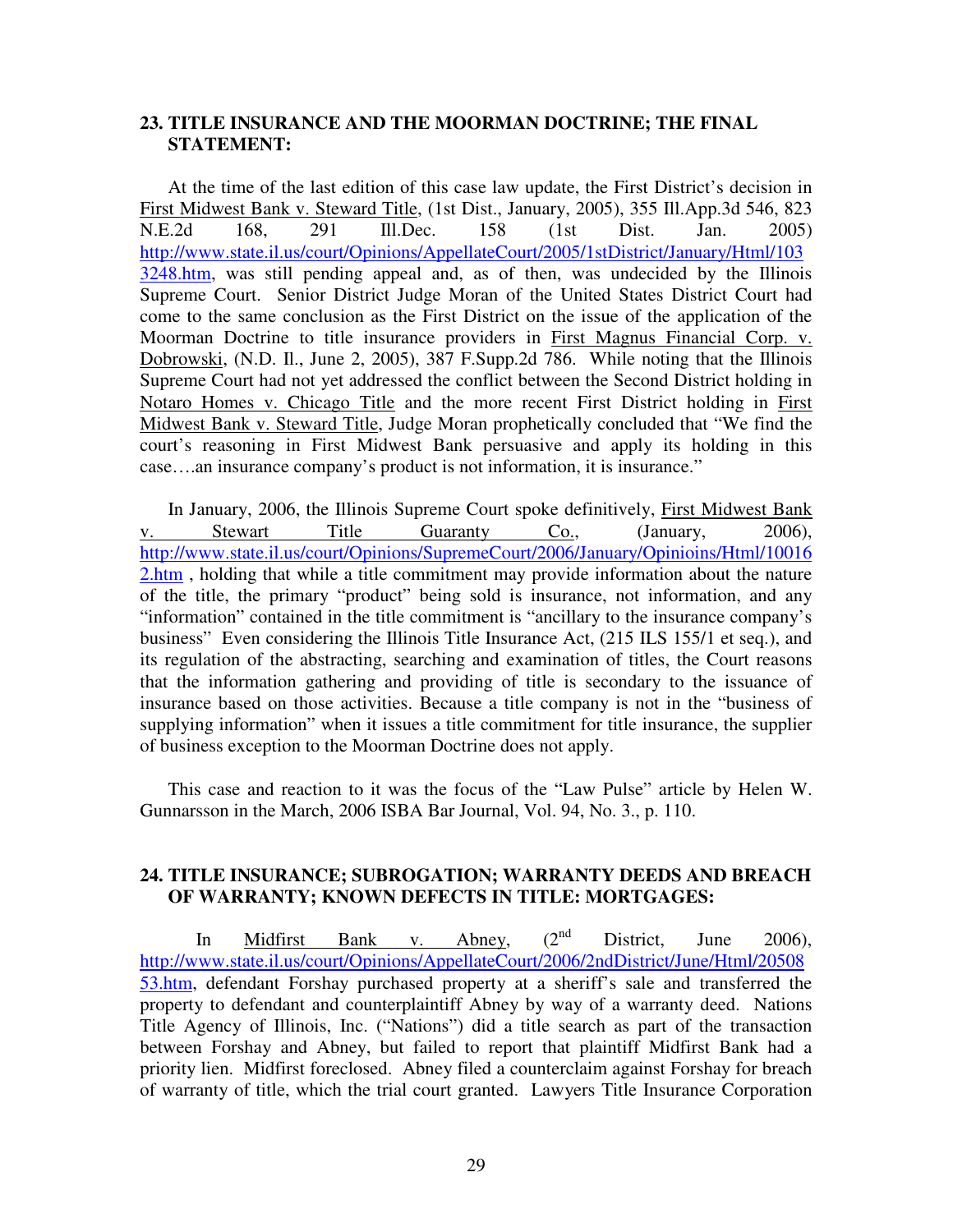("Lawyers") issued a title policy to Abney based upon Nations' faulty search, paid out on its policy and obtained a money judgment as subrogee to Abney against Forshay. Forshay sought damages from Nations for negligent misrepresentation, but Nations motion for directed finding was granted based on the law that a title company is not providing information in issuing a policy of insurance in order to be excepted from the Moorman doctrine.

Forshay appealed, claiming error in the determination that (1) he was liable for breach of warranty when Abney had actual knowledge of the mortgage which was defect in title; (2) he was liable to Lawyers Title in light of the negligence of its agent, Nations, in discovery and report of the mortgage in its commitment and closing; and (3) he was unable to recover from Nations for negligent misrepresentation based on a finding that Nations was not in the business of supplying information to third parties so as to create liability under the Moorman exception. The Appellate Court for the  $2<sup>nd</sup>$  District affirmed.

The facts, though involved and convoluted, indicated that Abney had once owned the property and had actual knowledge of Midfirst's mortgage and but believed it had been foreclosed by a lender who had a mortgage recorded subsequent to that of Midfirst. He was told by Forshay that the foreclosure action had "taken care of" Midfirst's mortgage, and concluded that Forshay therefore knew about Midfirst's mortgage. Notwithstanding such knowledge, Forshay gave Abney a general warranty deed containing a covenant of good title after Forshay bought the property at sheriff's sale even though the property was encumbered by Midfirst's mortgage.

Abney was granted summary judgment against Forshay for breach of warranty of title. The Appellate Court found that the fact that a purchaser may have knowledge of an encumbrance does not release or discharge the covenant in the warranty deed, which warrants more than failure of title; it also defends title against all who may lawfully claim the same. The court was not impressed by Forshay's contention that a party to a contract may not complain of a breach caused by his own default, and distinguishing cases cited by Forshay because they involved either encumbrances put on the property after sale or covenants not made by the grantee.

The Court, in upholding Lawyers' recovery as subrogee, described the prerequisites of subrogation as (1) a third party must be primarily liable to the insured for the loss; (2) the insurer must be secondarily liable to the insured for the loss; and (3) the insurer must have paid the insured under the policy, thereby extinguishing the debt of the third party. The Court found all necessary elements present here and affirmed.

The Court rejected Forshay's theory that because Nations was at fault Lawyers' claim for subrogation was somehow defeated, finding that it is not a defense to subrogation that someone else may be liable to Forshay. The Court found it significant that Forshay did not protect himself by buying a title insurance policy at the time he acquired the property at sheriff's sale. Also, the Court was unwilling to award Forshay a "windfall" by having Lawyers pay a preexisting obligation without a means to recover. The Court refused to require Lawyers to seek recovery from Nations for its negligence, and there is an implied consideration of the privity and relationship between the parties that surfaces throughout the decision.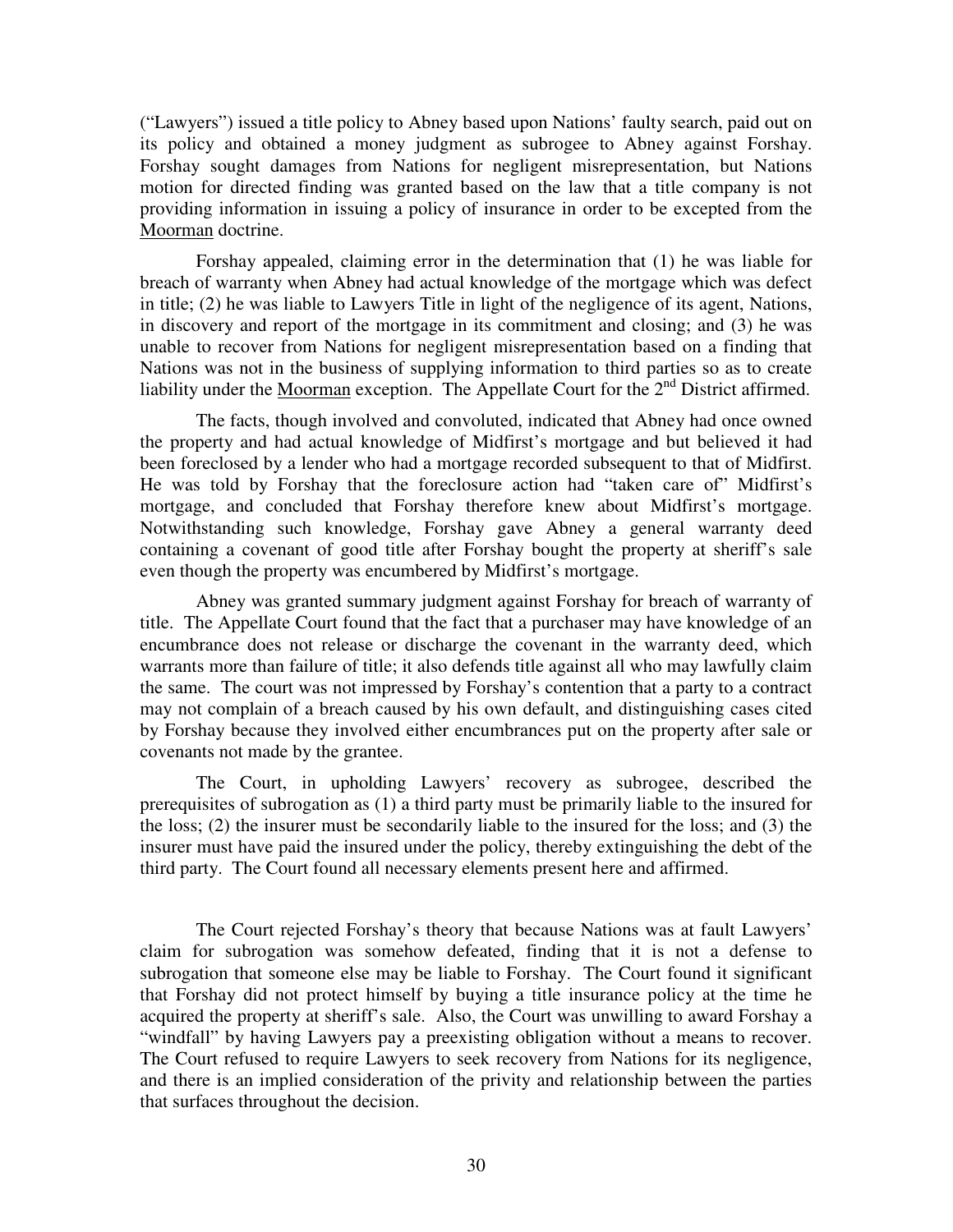The Court then reviewed the elements of negligent misrepresentation, discussed the holding in First Midwest Bank vs. Stewart Title Guaranty Co., 218 Ill. $2<sup>nd</sup>$  326 (2006) – *see also the January 2006 Flashpoints* – and refused to hold that a title agent (as opposed to a title insurer) is in the business of supplying information when it issues a title commitment.

*(Editor's note – Several commentators in the past have recommended against the use of warranty deeds as unnecessary if not obsolete due to the universality of title insurance. Is it time to use Special Warranty Deeds instead of General Warranty Deeds, in light of the holding in this case? And, of course, does our friend Dick Bales sleep even more soundly with this confirmation that title insurers are not exceptions to the Moorman doctrine ?)* 

### **25. TRUTH IN LENDING; RESCISSION DISCLOSURE ERRORS AND RIGHT OF RECISSION:**

The Decision in Handy v. Anchor Mortgage Corporation,  $(7<sup>th</sup>$  Cir. April 6, 2006), begins by noting that anyone who has refinanced a mortgage knows that it "requires a strong wrist and a good pen to sign a bevy of forms and documents. Many of these forms are required by the Truth in Lending Act (TILA) 15 U.S.C. Section 1601 et seq.". One of those forms is the right of rescission notice advising the borrower that he/she has 3 days to cancel the transaction and giving an appropriate form to do so. In Ms. Handy's case, she received two different disclosure forms at closing relating to her right to rescind;, one of which was inappropriate to her circumstances. The question before the Court was whether this conduct of providing the incorrect as well as the correct rescission disclosure was a failure by the lender permitting her up to three years, (rather than 3 days had there been no "error" or violation of TILA), to rescind the transaction under the statute. The District Court believed that since both of the forms gave her notice of her right to rescind this was an inconsequential error that did not trigger the longer rescission period. The Seventh Circuit reversed and ruled that she had the longer period to rescind due to the error, and that the right to rescind existed even though Ms. Handy had passed away and the loan been paid in full by her estate.

Noting that "Congress enacted TILA to assure a meaningful disclosure of credit terms so that the consumer will be able to…avoid the uninformed use of credit", which applies to any consumer transaction where a security interest in the debtor's residence is involved, by mandating a 3 day right of rescission, and requiring the creditor to provide borrowers with "appropriate forms…to exercise[their] right to rescind", the Court here reminds us that "RILA does not easily forgive 'technical' errors. Accordingly where more than one form is provided, the confusion undermines the Act's purpose of providing a clear notice of what the right to rescind entails and fails. The decision also includes a discussion of the remedies available under TILA, including actual damages, statutory damages, costs and reasonable attorney's fees.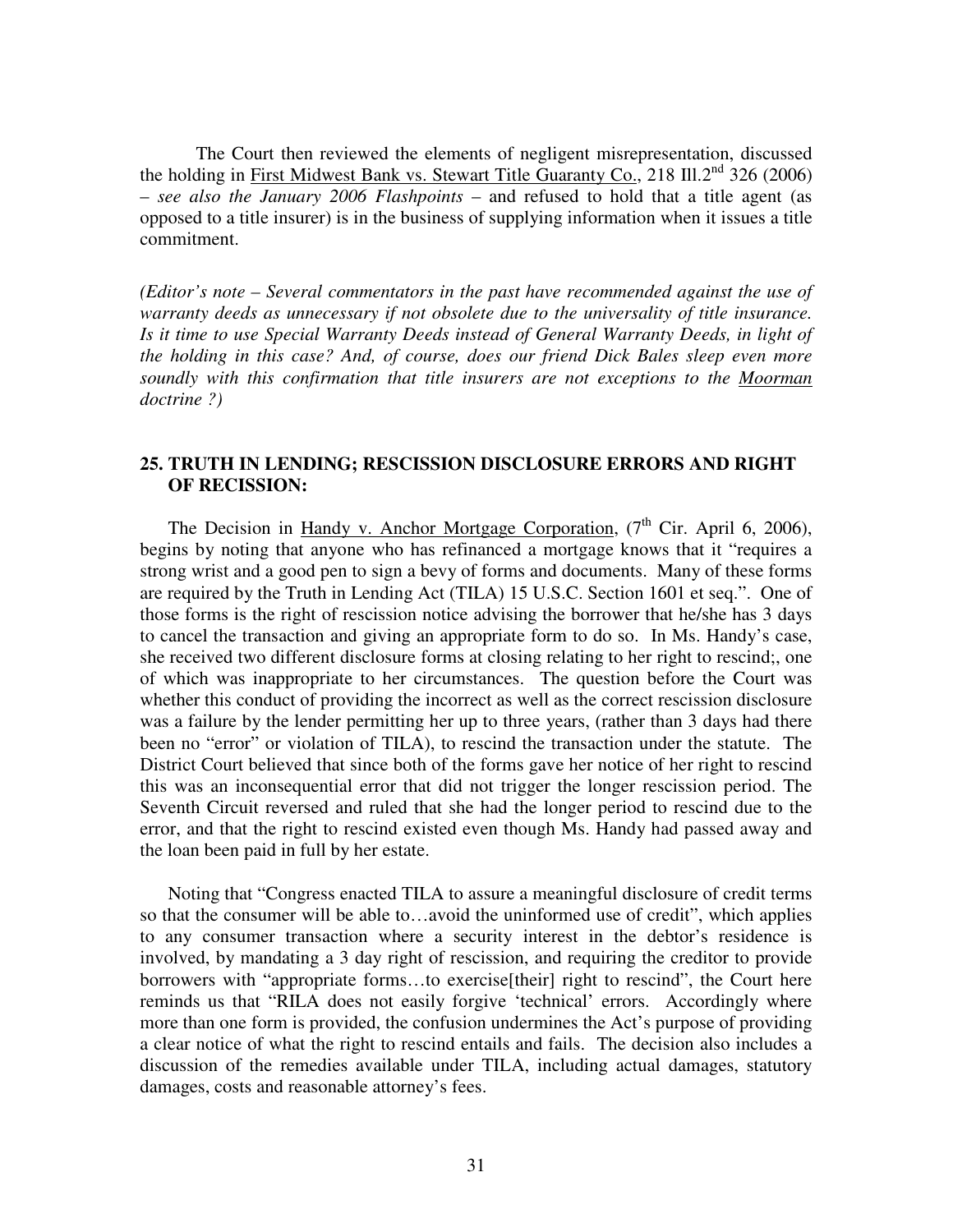Despite the logistical difficulties of returning funds (especially here where the loan had been paid off by the debtor's estate after her death), the Court states that "money and property can be just as easily be returned to the borrower after the loan has been paid off as before", and to hold otherwise would "encourage creditors 'to delay for as long as possible'…in hopes that the borrower would payoff" the loan and relieve the creditor of its liability. The remedy of rescission under TILA requires "unwinding" the loan transaction in its entirety at any time prior to the borrower's sale or transfer of all of his/her interest in the property, but this does not limit the remedy where the loan has been paid off and can be exercised even after the loan is paid off if there is a violation of the Act. Handy's estate was simply required to return the principal of the loan to the lender and the lender would have to release the mortgage, relinquish its rights to any interest and return any interest collected, in addition to the statutory damages, costs and fees.

(*Editor's Note – The underlying implication of this case is that the issue relating to the erroneous disclosures was created by the title company providing the wrong from to the borrower, and Dick Bales would like us to see this as a "balancing case" after the rulings in favor of title companies on negligent misrepresentations where the "error" is in missing a lien in the chain of title. I don't think so, though. I think the title companies are way ahead !)* 

### **26. ZONING: AMENDATORY ORDINANCE AND VESTED RIGHT TO CONTINUED ZONING CLASSIFICATION:**

In Ropiy v. Hernandez,  $(1<sup>st</sup>$  Dist., February , 2006), http://www.state.il.us/court/Opinions/AppellateCourt/2006/1stDistrict/February/Html/10 50283.htm , a property owner sued the City of Chicago Director of the Department of Construction and Permits, requesting a mandamus directing the issuance of a wrecking and building permit to allow him to tear down a single family residence and construct a three-unit residential building in its place. Ropiy purchased the Chicago residence in April, 2003, when the property was zoned R-4, and the existing zoning would have permitted construction of a three unit building. He testified that he would not have completed the purchase of the property on July 15, 2003, had he known that he would not be permitted to proceed with his intended development. Unknown to him, however, on June 4, 2003, after the contract but before closing, an ordinance to change the zoning for this area from R-4 to R-3, (which would not allow construction of a three-unit building), was proposed and introduced in the City Council. The trial court granted the City's Section 2-619 motion to dismiss based on the argument that the amendatory ordinance was introduced before Ropiy had completed the purchase and after he had constructive notice of the proposal. The question on appeal was whether Ropiy had a vested right to the prior zoning classification and whether he had adequate notice of the pending zoning ordinance change at the time he closed. The First District affirmed the dismissal.

Although Ropiy expended \$24,350.00 on architects, structural plans, contractors, and mortgage financing costs preparing to construct the three-unit building, he did not have a vested right to the continued zoning classification of the property. "Generally, there is no vested right in the continuation of a zoning classification…A legislative body has the right to amend a zoning ordinance, and a municipality may properly refuse to issue a